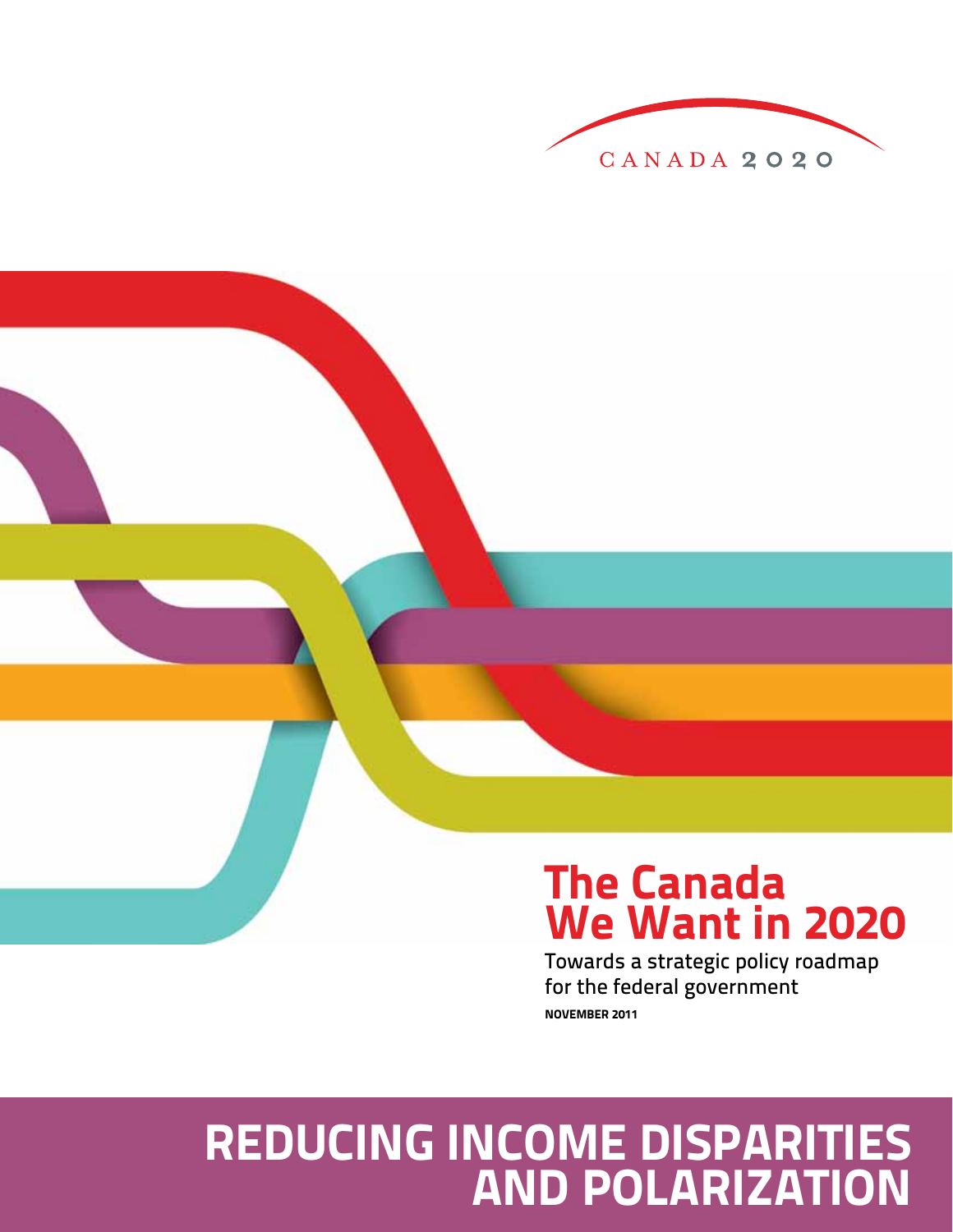## **The Canada We Want in 2020**

Towards a strategic policy roadmap for the federal government

# **REDUCING INCOME DISPARITIES AND POLARIZATION**

PREFACE AND INTRODUCTION

WHY CANADIANS SHOULD CARE ABOUT INCOME INEQUALITY LD CARE<br>QUALITY<br><sup>Mark Cameron</sup>

INCOME REDISTRIBUTION IN CANADA **Andrew Sharpe** 

INEQUALITY IS NOT INEVITABLE **Sherri Torjman and Ken Battle 1444 Control Control of Sherri Torjman and Ken Battle** 

## **ABOUT CANADA 2020**

Canada 2020 is a non-partisan, progressive centre working to create an environment of social and economic prosperity for Canada and all Canadians.

Join the conversation at **www.canada2020.ca**

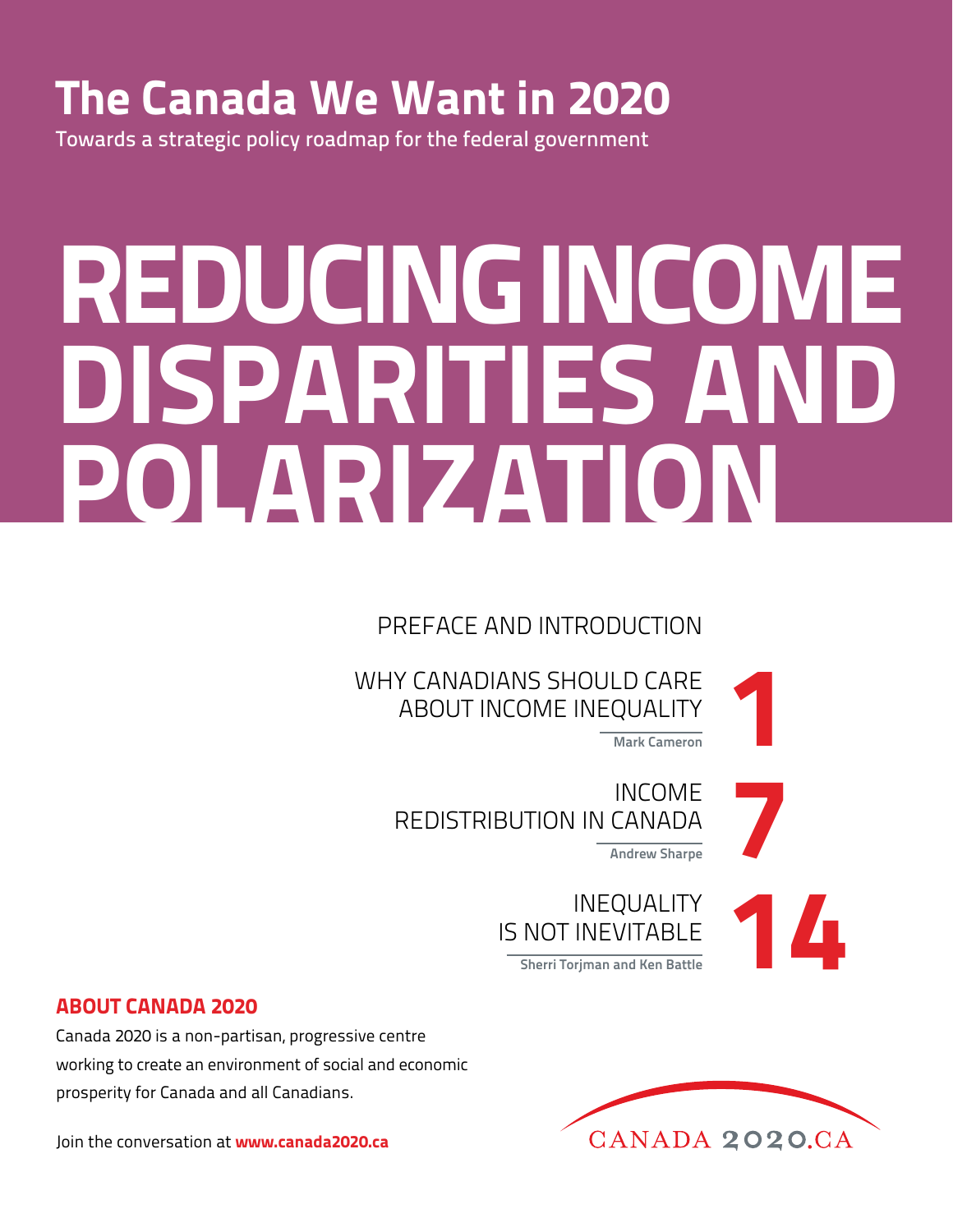# **PREFACE MAKING STRATEGIC CHOICES**

GOVERNING IS ABOUT making choices. Sometimes the choices governments make are strategic, the product of hard thinking to address major hurdles which coalesce at a particular point in time. It is our belief that Canada is at such a point in time today and it is for this reason that we have produced this collection of papers to kick-start a discussion about the role of the federal government in Canada.

A serious public policy strategy for the country means doing less of some things, while focusing decisively and aggressively on a few important things. This requires indepth analysis of the really big challenges and opportunities facing the country. It requires governments to be straight with Canadians about the risks and rewards that lie ahead, so that citizens will buy into a clear direction set by government.

The orientation of this volume – indeed the basic orientation of *Canada 2020: Canada's Progressive Centre* – is that the federal government has a vitally important role to play in developing and implementing strategic policies, focusing governments and other institutions in society on the big

challenges the country faces, and mobilizing consensus for action. In other words, we believe that the federal government can be a force for significant and positive change.

This does not mean big government. It means intelligent, innovative, analytical and strategic government. It could conceivably result in smaller government, focused on a few big and important areas of policy that really matter to the country's future.

### **FIVE CHALLENGES FOR 2020**

Today, Canada faces challenges and opportunities that are quite unprecedented in our recent history, although they may seem rather opaque to most Canadians. Our ability to overcome these challenges – and seize the opportunities – will determine the future trajectory of Canada's economy and society over the next generation. Our standard of living and quality of life could well hang in the balance. This is why we need federal leadership.

Canada 2020 contends that there are five fundamental, inter-related challenges confronting the country which require strategic political leadership and policy action from the federal government.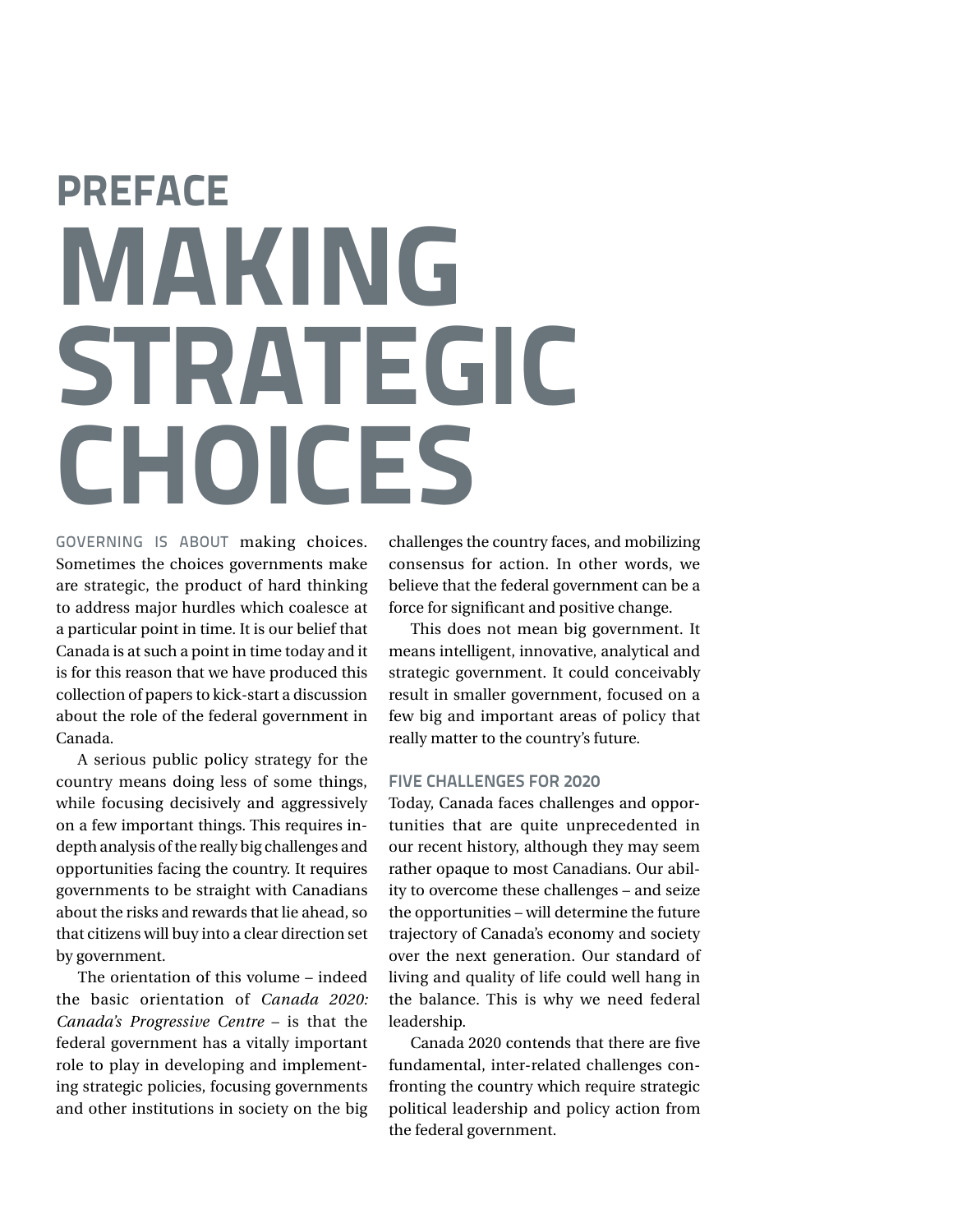### **1 Increasing innovation and productivity**

Productivity growth and innovation are the sine qua non for economic prosperity. Canada's lack of productivity growth has been a worrying feature of the economy for decades. Since 1984, relative productivity in Canada's business sector has fallen from more than 90% of the U.S. level to 76% in 2007. There are no signs of things improving: quite the opposite in fact.

Since the 1990s, the federal government has been taking steps to try to reverse this trend, primarily by investing in university-based research and development and by cutting personal income and corporate taxes, the standard policy remedies for dealing with flagging productivity performance. Yet Canada's productivity growth has actually become worse over the past decade.

It is therefore time for a much more aggressive, focused and creative federal policy response to Canada's productivity growth and innovation challenge. Without this, we risk falling further behind and losing the revenues that enable us to sustain our standard of living.

## **2 Rising to meet the Asia challenge** The global centre of economic power is inexorably shifting from the West to the East. This trend has been underway for twenty years, but it is now reaching a crescendo, partly as a result of the fiscal and economic problems plaguing Europe and the United States. There is no better evidence of this shift in economic and financial power than the recent efforts by the European Union to persuade China to help prop up the teetering European financial system.

Canada has been on a slow boat to China – indeed to Asia, more generally – for many years, notwithstanding the fact that we have some significant advantages over other countries in this region of the world. Over the past fifteen years,

successive federal governments have made incremental attempts to broaden and deepen Canada's trade, investment and economic relationships with Asian economies. Despite such efforts, Canada is not really on the map in China and India today, in stark contrast to many of our major competitors.

It is time for the federal government to take a much bolder, more creative and aggressive approach to help deepen Canadian ties with Asia and enable Canadian businesses to take advantage of unprecedented market opportunities in the region. We must leverage our unique strengths and advantages and become an indispensible part of the new Asian century.

**3 Squaring the carbon circle** Canada has among the highest *per capita* levels of greenhouse gas (GHG) emissions in the world (although our total contribution to global GHG emissions is low as a result of the relatively small size of the Canadian economy). High Canadian emissions are due in part to our unique geography and harsh climate, but also to a weak culture of conservation and inadequate policy and regulatory regimes.

Modest measures to reduce emissions have been implemented over the past decade. But these initiatives have been neither significant nor strategic; as a result they have had little to no effect on Canada's overall GHG emissions.

Canada is also fast becoming one of the world's leading fossil fuel producers and exporters. It has even been suggested that Canada is "an energy superpower", or at least can realistically aspire to that goal. With that title are likely to come increased emissions, at least in the absence of meaningful measures to combat these.

As a G8 country, an original signatory to the Kyoto Protocol on climate change, and one of the world's largest per capita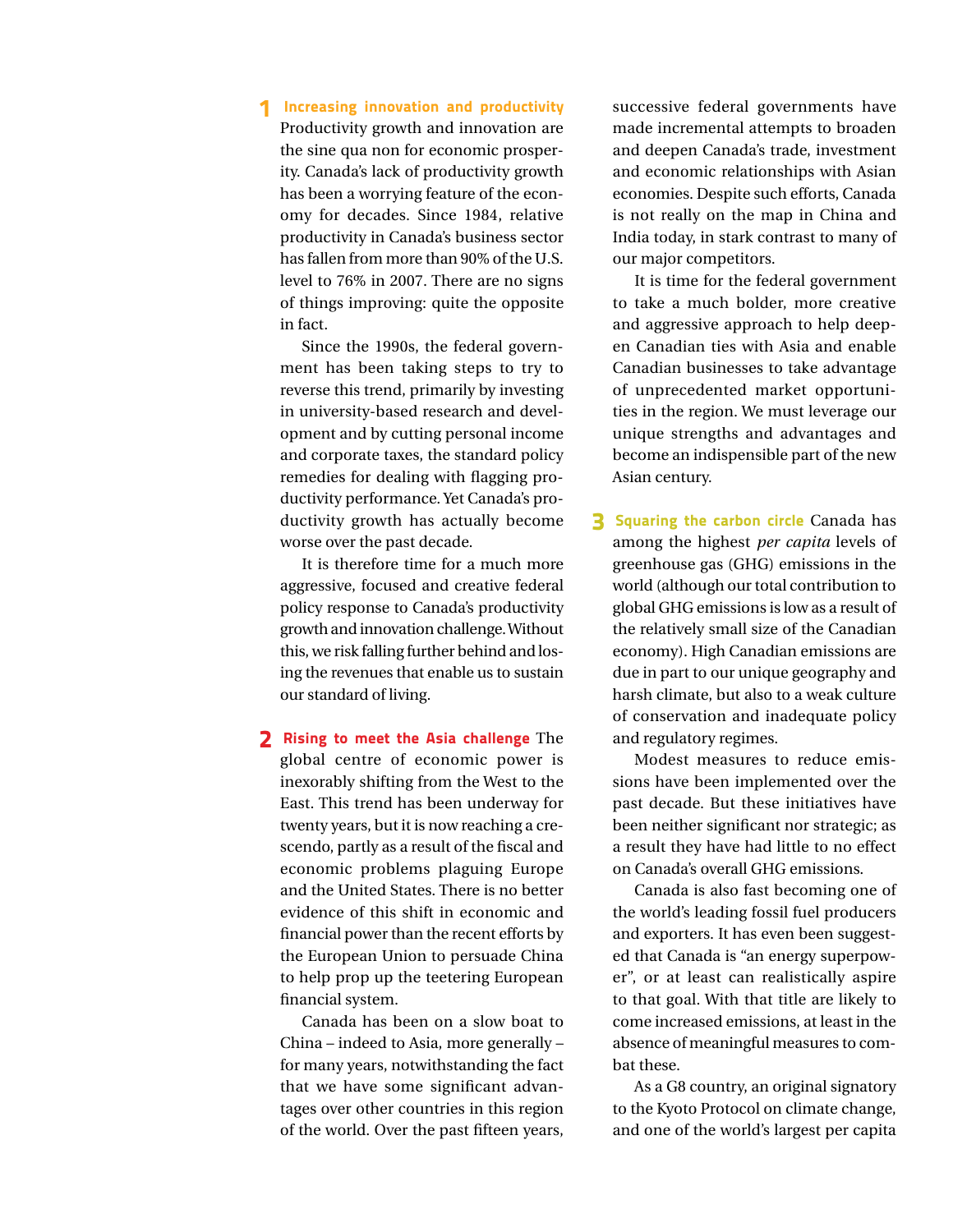carbon emitters, Canada has a moral responsibility to make progress on limiting GHG emissions (if for no other reason than to set an example for the big emitting countries). We are also at serious risk of missing opportunities in the low-carbon economy of the future and of becoming increasingly marginalized economically if we fail to act. It is therefore time for a serious, strategic effort, led by the federal government, to square Canada's carbon circle and put in place policies that will significantly decrease our GHG emissions.

**4 Reducing income disparities and polarization** Income inequality has been a creeping problem in Canada and other advanced economies for many years now. The bottom two quintiles of the income scale have seen their market incomes decline, in real terms, since the early 1980s (though transfers have resulted in some degree of after tax and transfer growth). At the same time, the top 1% of economic families have accumulated an ever-increasing share of Canada's wealth.

Income inequality, a feature of all market economies, is now giving way to income polarization. While this phenomenon is still more acute in the US than in Canada, some recent studies suggest the gap between rich and poor – and between the superrich and the middle class – is now growing faster in Canada than in the US.

Income polarization can have seriously perverse effects on the economy and on society. At an extreme, it can undermine social cohesion, unravelling the fabric of a country. The Occupy Wall Street protests, and their analogue in other countries, including Canada, are one early sign of the social discontent that can arise from income polarization and a growing perception that the economy is not working for most people.

Income polarization has not, up until now, been a big issue on the federal agenda. Various reforms to federal income security programs and the tax-transfer system have been put in place over the past twenty years, but these have not been aimed at dealing with income polarization. It is time for the federal government to analyze and consider the longer term effects of income polarization, and to consider strategic policy reforms to head off a looming problem.

**5 Securing our health system for the future** Universal, high-quality healthcare has been a defining feature of Canada and Canadian citizenship for 40 years. It is the public service Canadians value most. Yet the general consensus among experts is that if we stick with the current funding/ administrative models and tax structure, Medicare as we know it is not financially sustainable.

Healthcare costs have been rising significantly as a fraction of our national income and as a share of government budgets (especially provincial budgets) for a generation now. The basic causes of healthcare inflation are well-known: expensive new technologies, procedures and drugs that permit us to live longer, coupled with an aging society.

While healthcare delivery is a provincial responsibility, healthcare financing – paying for the system – has been a dual responsibility, shared by federal and provincial governments, since the beginning of Medicare. In 2004, in response to rising costs and pressures on provincial treasuries, the federal government announced a major increase in federal fiscal transfers to the provinces for healthcare. With some \$41 billion in transfers for health over ten years, the 2004 Health Accord was billed "a fix for a generation". Unfortunately, it has proven to be little more than a stop-gap for a decade.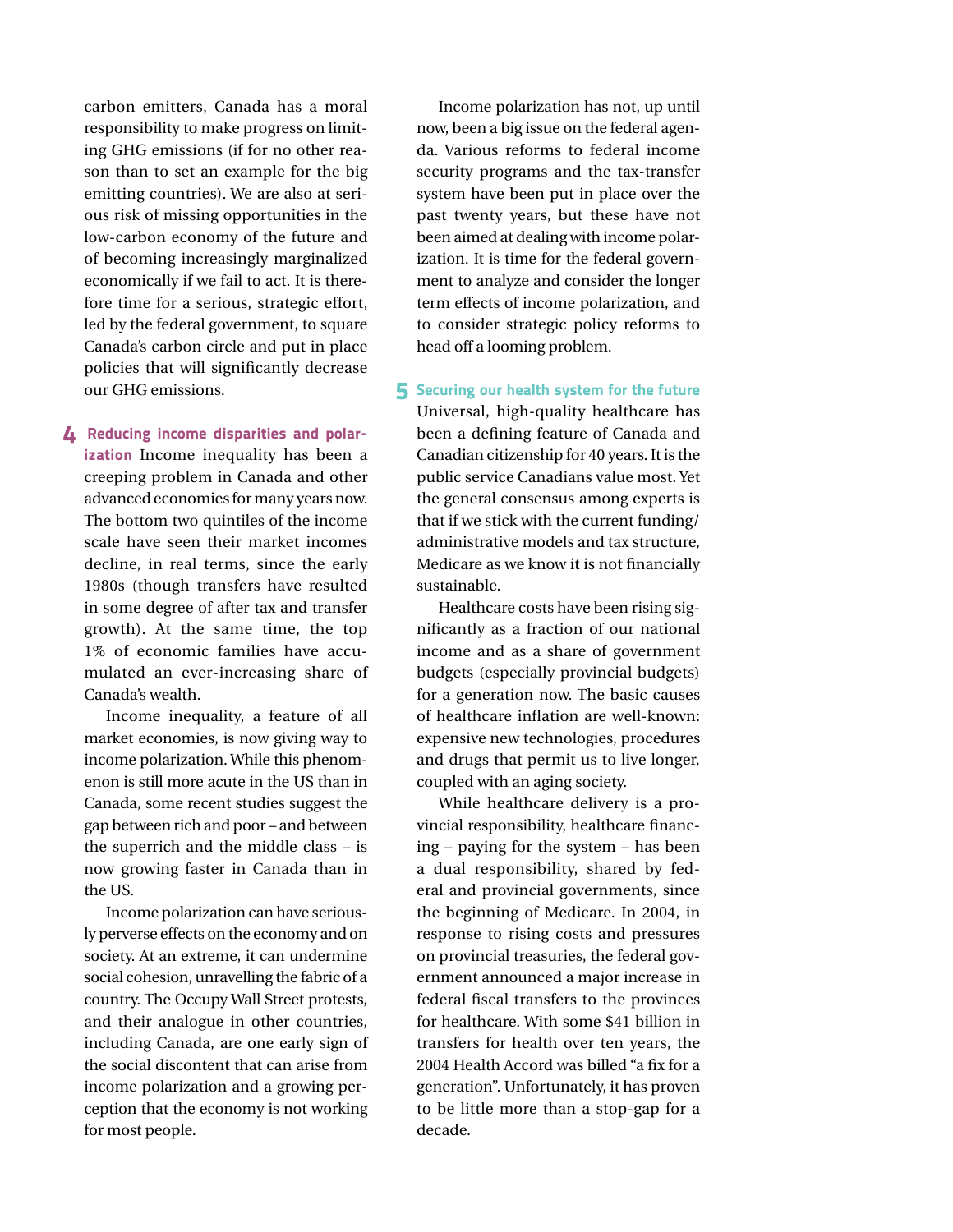As we approach the end of the Health Accord in three years' time, innovative, strategic policy approaches on healthcare financing are urgently required. We also need the federal government to provide leadership on the organizational and accountability issues that underpin our health system in Canada.

The scope of federal government activity clearly extends well beyond these five issues. But our belief is that informed, strategic decision-making in these areas will go a long way towards securing the Canada We Want in 2020.

Our choice to address all the issues together has two implications. First, we will, as we move on, have an opportunity to examine the links between areas (for example, the effect carbon policy will have on our trading relations or the links between income inequality and productivity). Second, the broad scope of issues will give us a chance to reflect more critically on the role of the state, and the effectiveness of policy in general in addressing the key issues of our time.

#### **KICK-STARTING THE CONVERSATION**

This volume contains 15 papers, three in each of the five areas identified above. We have brought together a group of authors, all experts in their respective areas, and asked them to approach the issues from a strategic policy standpoint.

For this is what has been missing. The areas have all received attention in the past, but often not in a truly strategic way. Perhaps this lack of policy strategy and priority attention is due to the fact the tipping point has not yet been reached in any given area (although it is looming large in some, notably healthcare financing). Perhaps it is because

governments and politicians lack the ideas to address these issues. Perhaps it is because of scepticism that the federal government can really make a difference. Perhaps we have reached the limits of innovative public policy and governance. Or perhaps we are just avoiding the issues – in a collective state of denial – in the hopes that they will resolve themselves in an acceptable way through incremental policy action.

Whatever the cause, it is time for Canada to break out of this mindset. Many elements of Canadian society – the business community, NGOs, governments at all levels, educational institutions, and Canadian citizens generally – must work to address the challenges. No single entity has the solution. A collective effort is required.

Our goal is to kick-start a strategic policy conversation throughout the country about The Canada We Want in (or by) 2020. Such a conversation has not been evident to date in Parliament, in general elections, in political party platforms, or in the media – indeed in any of the places you would usually expect to see it. The time for that conversation is now. Perhaps it will lead to a consensus among political, business, academic and other leaders in Canadian society that the federal government needs to chart a strategic direction for the country to secure Canada's prosperity and the quality of life Canadians have come to expect. We present this volume as a starting point.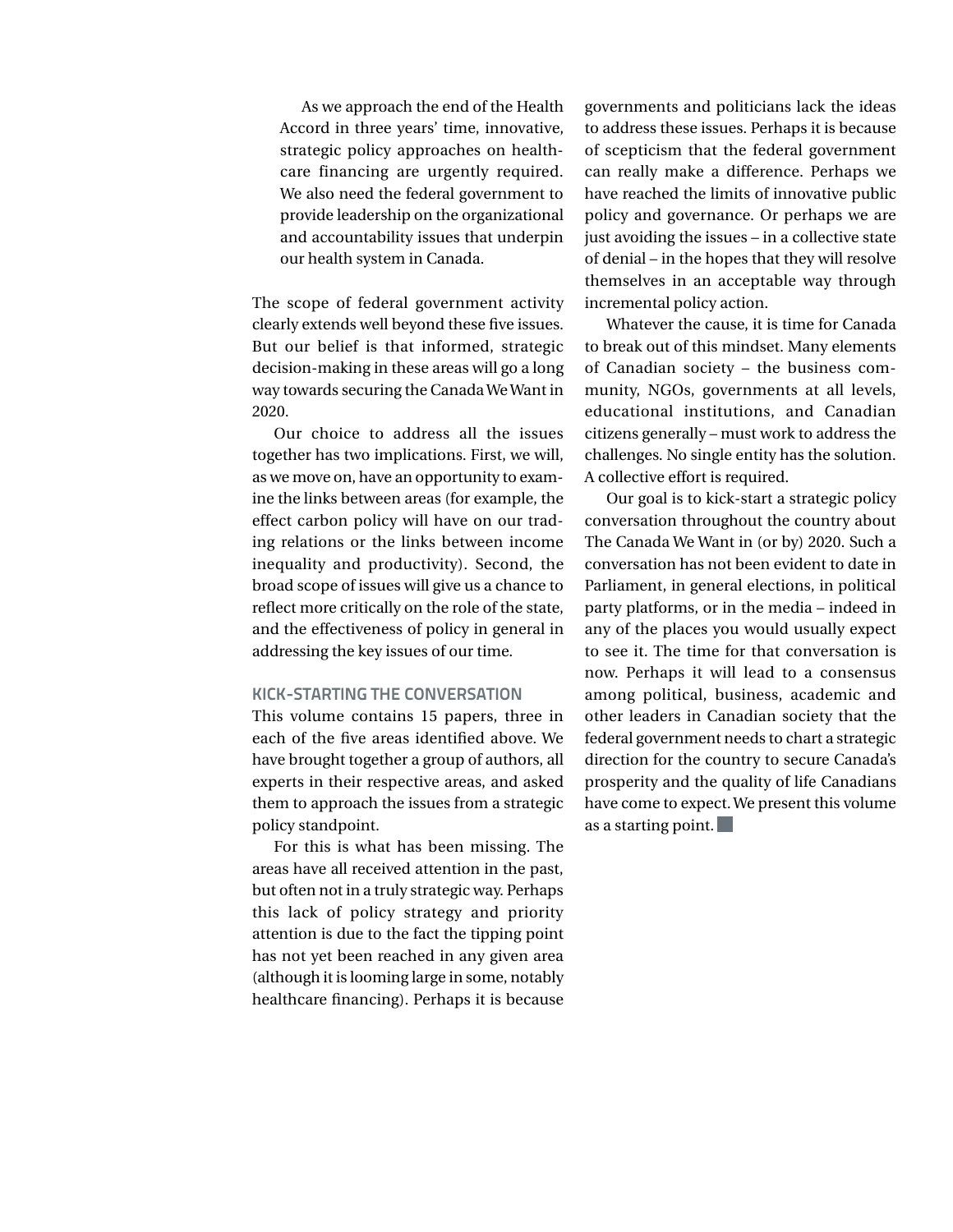# **INTRODUCTION TO OUR PROJECT**

THIS VOLUME MARKS the culmination of Phase 1 of our project: *The Canada We Want in 2020*.

The overall aim of the project is to launch a debate about the role of the federal government in Canada. This publication is intended to act as a focus for discussion and a core around which we can bring in ideas from a wider range of people. It is, in this sense, a starting point.

Canada 2020 has called on fifteen authors to share their wide-ranging views in the five areas. Sometimes they agree on policy prescriptions, sometimes they disagree. But what all authors have in common is a belief in the value of discussing the options and thinking strategically about the issues that Canada faces.

In Phase 2 of the project we will stimulate further conversations in each of our five chosen areas. We will host a series of panel discussions and web-based exchanges that draw on the papers in this volume. These discussions will tease out areas of agreement and disagreement and begin to focus on implementation challenges. We expect to conclude this phase by mid 2012.

Phase 3 will see us narrowing back down and reaching conclusions. Drawing on the materials from the previous phases, Canada 2020 will produce a final, consolidated publication towards the end of 2012. This document will summarize our conclusions in each of the five areas. It will take into account recent changes and lay out proposed future strategies.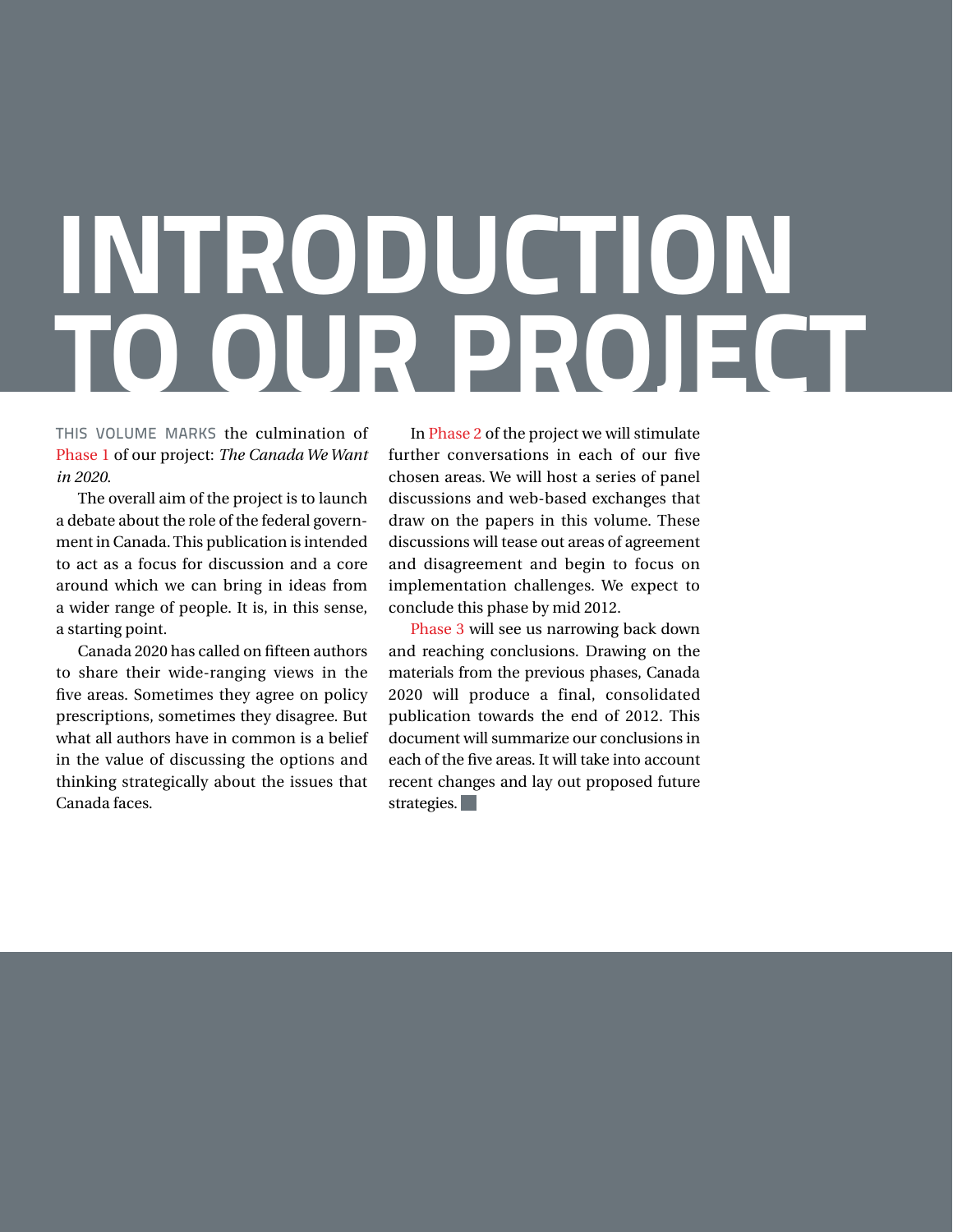## **WHAT YOU CAN DO**

Our aim is to draw as many viewpoints as possible into this project.

There are several ways you can get involved:

**//Attend our series of panel discussions in 2012**

- **//Check our website: download documents, watch interviews and webcasts and make comments**
- **//Contact us directly to arrange joint presentations or discussions**

Details are on our project site at: **www.canada2020.ca**

Diana Carney Project Coordinator diana@canada2020.ca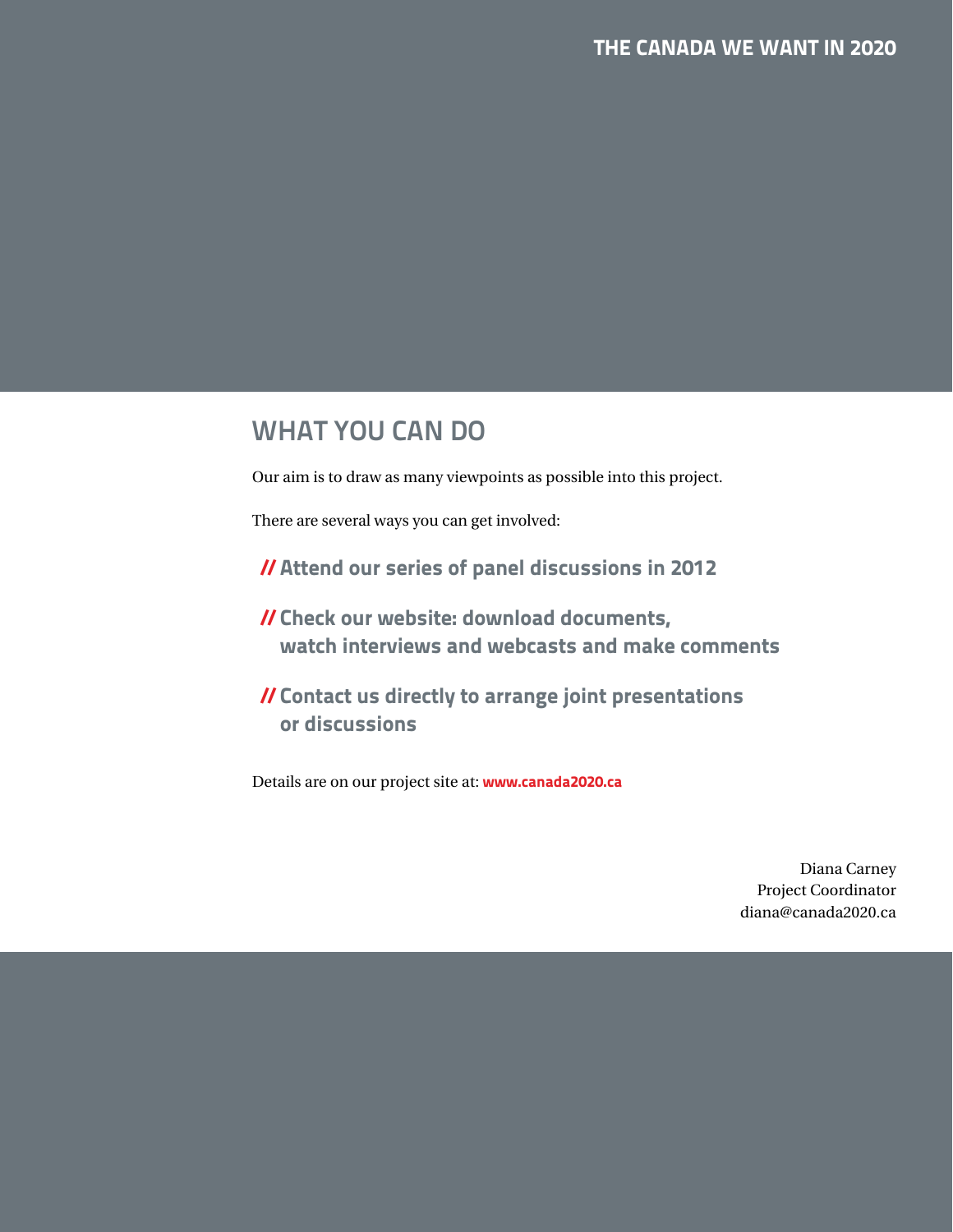# **REDUCING INCOME DISPARITIES AND POLARIZATION**

POVERTY REMAINS A SIGNIFICANT and growing problem in Canada. Income polarization is also increasing steadily, to a degree that could threaten social cohesion. Since technological advances and globalization both tend to increase inequalities as returns to unskilled labour decline, this is a problem that will not go away in the absence of significant policy action. It is also a problem, as our contributors stress, that is shared with many other developed countries, though recent increases in income inequality in Canada are towards the high end of the spectrum.

Of the papers in this section, only one – that by **Andrew Sharpe** – suggests a significant rethink of the income support system that has been in place, with little change, for more than 20 years. Sharpe argues that our system should be underpinned by an equality of opportunity agenda, in which greater efforts are made to smooth out both financial and human capital starting points. At present, by contrast, we have a system that takes unequal starting points as a given, focussing instead on correcting the subsequent excesses of market allocations.

A key change under such a system would be the imposition of an inheritance tax. This move would bring Canada in line with almost all other developed countries. Sharpe does not advocate abolishing the existing system of taxes and transfers. These would remain a vital pillar, as would continued public spending on services such as health and education: Sharpe's own research shows these to have an important equalizing effect. Yet he would like to move beyond these. He believes that the federal government should capitalize on the current heightened public concern about inequality – as evidenced by global protests – and take this opportunity to enact bold new measures in favour of the less well-off.

## **This is a problem that will not go away in the absence of significant policy action**

All authors are at pains to stress the critical role that government taxes and transfers play in mitigating inequality. The remaining two papers in this section argue that these measures are – or could be – effective on their own. Thus, rather than moving beyond these, either in terms of rationale or actual measures, the federal government simply needs to increase the magnitude of the transfers it makes and/or to extend the number of people who are eligible.

**Sherri Torjman and Ken Battle** are highly concerned with the dynamics of poverty and inequality which, they assert, matters in its own right, over and above its relationship with poverty. **Mark Cameron's** paper also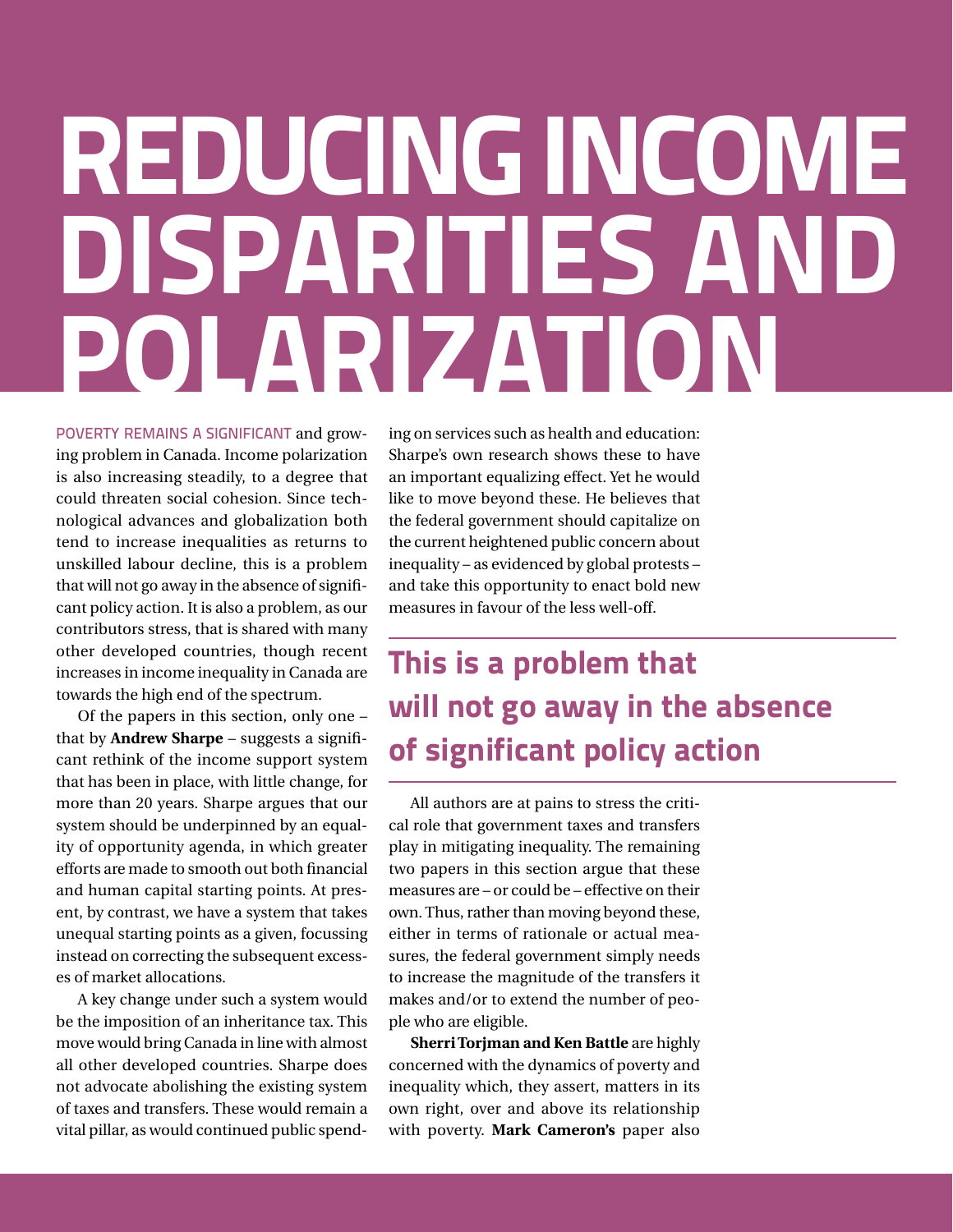## **Inequality matters in its own right, over and above its relationship with poverty**

notes the importance that we, as humans, attribute to fairness. His paper makes the case that even those on the right of the political spectrum, who believe in smaller government and less intervention, should be ready to do more to counter inequality. This is partly because in societies that begin to unravel due to social tensions arising from inequality, increased government engagement is likely to be required. To head this off, and to cater to our sense of fairness, the federal government should therefore pre-emptively increase its redistributive efforts.

Torjman and Battle's preferred vehicle for increasing federal government support to low and low-middle income Canadians is the Canada Child Tax Benefit (CCTB). Not only is this already in place, but it is (almost) universal. They also discuss the Working Income Tax Benefit (WITB) and call for this to be extended further upwards (in income terms). Cameron, on the other hand, favours the WITB over the CCTB, though recognizes the value of both. He also highlights the value of those institutions in our country that foster "civic equality" (for example, the health system and public schools) and cautions against piecemeal privatization of these which could dangerously undermine equality of access.

In short, though their starting points are diverse, all the contributors call for the federal government to take deliberate steps to counter soaring inequality and ensure that the Canada we want in 2020 is the Canada that less advantaged groups might want too.

**All authors are at pains to stress the critical role that government taxes and transfers play in mitigating inequality**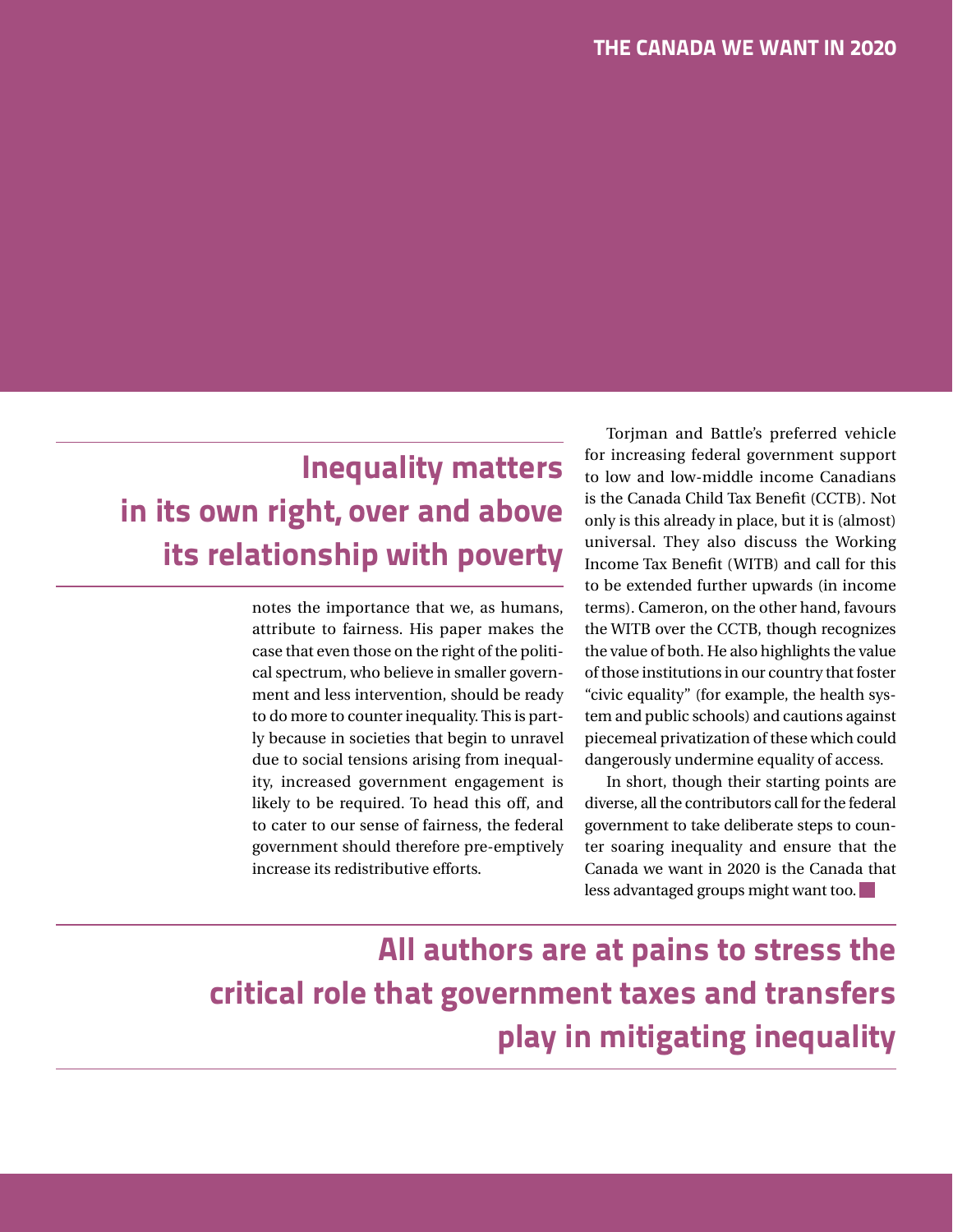## **WHY CANADIANS SHOULD CARE ABOUT INCOME INEQUALITY MARK CAMERON**

#### **Mark Cameron**has over

15 years' experience working in government, consulting and industry, with a focus on public policy. He has worked for several MPs and Ministers, and in the Privy Council Office. He has also worked as a consultant on environmental and energy policy. From 2006 – 2009 he served as Director of Policy and Research and Senior Policy Advisor to the Prime Minister of Canada. He later worked for Ontario Power Generation and recently joined Research In Motion as Director, Global Public Policy. Mark was educated at McGill University and the University of British Columbia.

**<sup>1</sup>** Güth, W., Schmittberger, W. & Schwarze, R. (1982) "An Experimental Analysis of Ultimatum Bargaining". *Journal of Economic Behavior and Organization* 3 (4), 367–388.

Income inequality in Canada has increased over the past two decades, although the extent and effects of this widening inequality have become most apparent in the past several years. The 2008 financial crisis, and the recession which followed it, led to job and asset losses, especially among those in lower income groups. Many people became rapidly and abruptly aware of the precariousness of their financial position.

Today, it is not only traditional voices on the left that are expressing alarm about widening inequality: centrist and conservative voices from business leaders to the Conference Board of Canada have also joined the conversation. But with a majority Conservative federal government that is pursuing an agenda of fiscal retrenchment, is income inequality an issue that could or should be on the short- or medium-term federal agenda? I would argue that it is.

It is worth asking, at the outset, why governments should concern themselves with inequality at all. Obviously, a primary objective for governments is securing economic growth and ensuring that the whole of society benefits from such growth. Theoretically, should it then matter if wealth and income at the top of the socioeconomic ladder increases dramatically, as long as those at the middle or lower rungs are benefiting at least to a modest extent? Is relative inequality of income a problem if everybody's lot is improving at least somewhat?

Yes, relative inequality does matter, for several reasons. Extreme income inequality, even where the least well off are still making economic gains, can undermine the sense of social cohesion necessary for a democratic society. Human nature is acutely sensitive to relative fairness and positional status. We know from experiments in psychology and behavioural economics, such as the *Ultimatum Game*  developed by Werner Güth and others, that most people will reject an apparently "unfair" distribution of rewards, even if rejecting it will make them personally worse off.**<sup>1</sup>** Similarly, surveys show that most people would rather live in a society where they make \$100,000 while everybody else makes \$85,000 than one in which they make \$110,000 while everybody else makes \$200,000, even when it is clearly explained that they will have higher purchasing

CANADA 2020.CA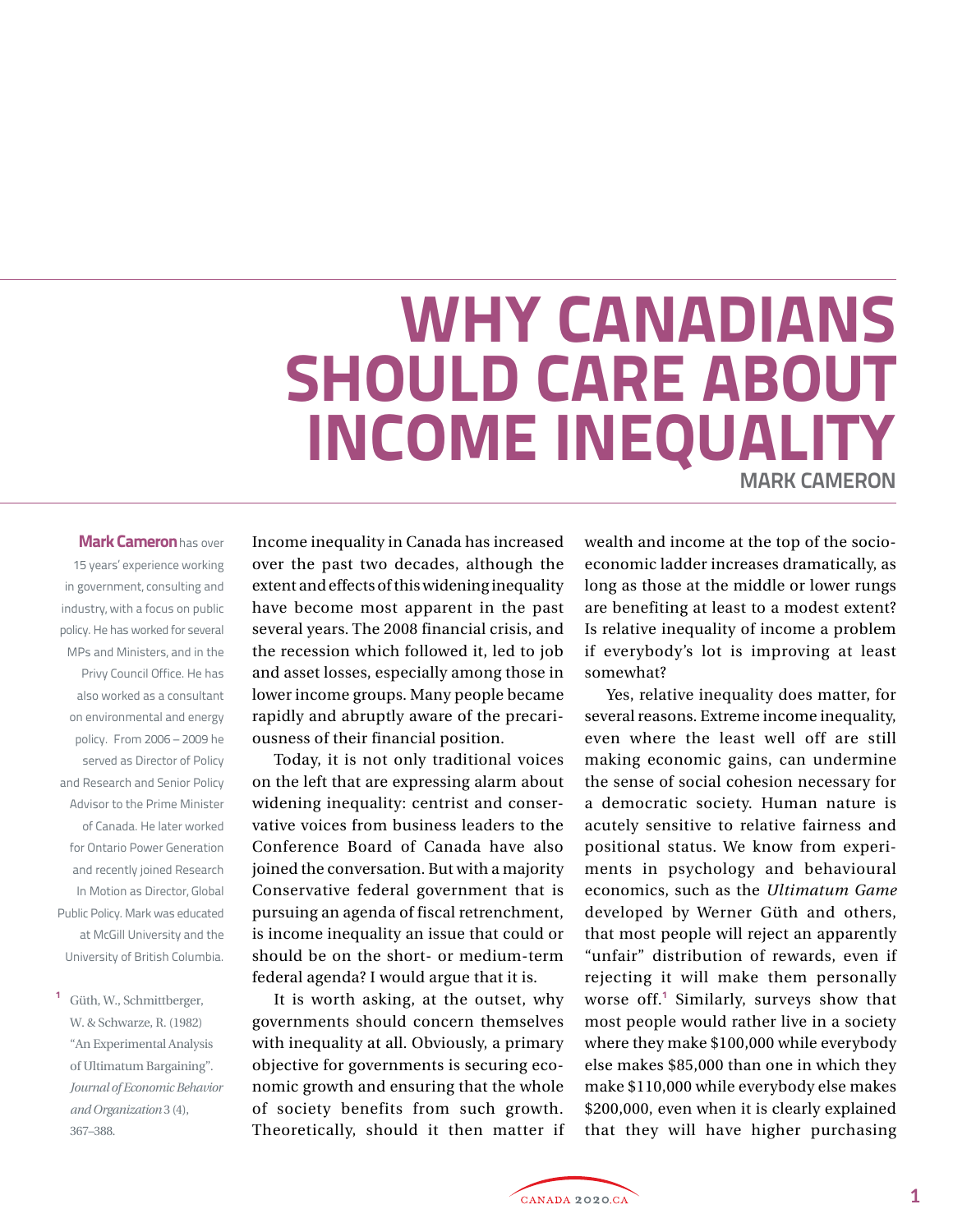

## **Changes in Gini coefficients from mid 1980s to mid-2000s**

SOURCE: OECD (2008) Growing Unequal?: Income Distribution and Poverty in OECD Countries.

### **Figure 1**

power, a larger house size, etc. in the second scenario, as compared to the first.**<sup>2</sup>**

A society in which a small group is perceived to be benefiting unfairly, or where there are wide gaps between social and economic classes, can lead to dissension, jealousy and anti-social behavior, even if the less well-off are still making material gains. This, in turn, can lead to increases in crime, loss of participation in social and charitable organizations, and greater demands for government intervention to help deal with these social tensions. Such a scenario should concern not only social democrats or liberals who see equality as an important social goal in its own right, but also conservatives who are concerned about maintaining public support for free markets and limited government.

As conservative commentator David Frum has written, "Equality in itself never can be or should be a conservative goal. But inequality taken to extremes can overwhelm conservative ideals of selfreliance, limited government and national unity. It can delegitimize commerce and business and invite destructive protectionism and overregulation. Inequality, in short, is a conservative issue too."**<sup>3</sup>**

So, if there are ample philosophical and practical grounds for both left and right to be concerned about income inequality, what do we know about the state of income inequality in Canada and its underlying causes? And what can we do to address this?

Choosing the right policy prescription requires an accurate diagnosis, so it is important to understand what has caused increases to inequality in Canada and elsewhere. Only then will we be able to identify measures that are likely to be successful in addressing it.

Inequality in market income has been growing in almost all advanced economies for the past several decades as a consequence of economic globalization, technological change, reduced progressivity in taxation, and the shift from an industrial to a service-based economy. Increased integration of the global economy

- **<sup>2</sup>** Solnick, S. J. & Hemenway, D. (1998) "Is More Always Better?: A Survey about Positional Concerns". *Journal of Economic Behavior and Organization*, Vol. 37, 373-383.
- **<sup>3</sup>** Frum, D. (2008) "The Vanishing Republican Voter". *New York Times Magazine*, September 5, 2008.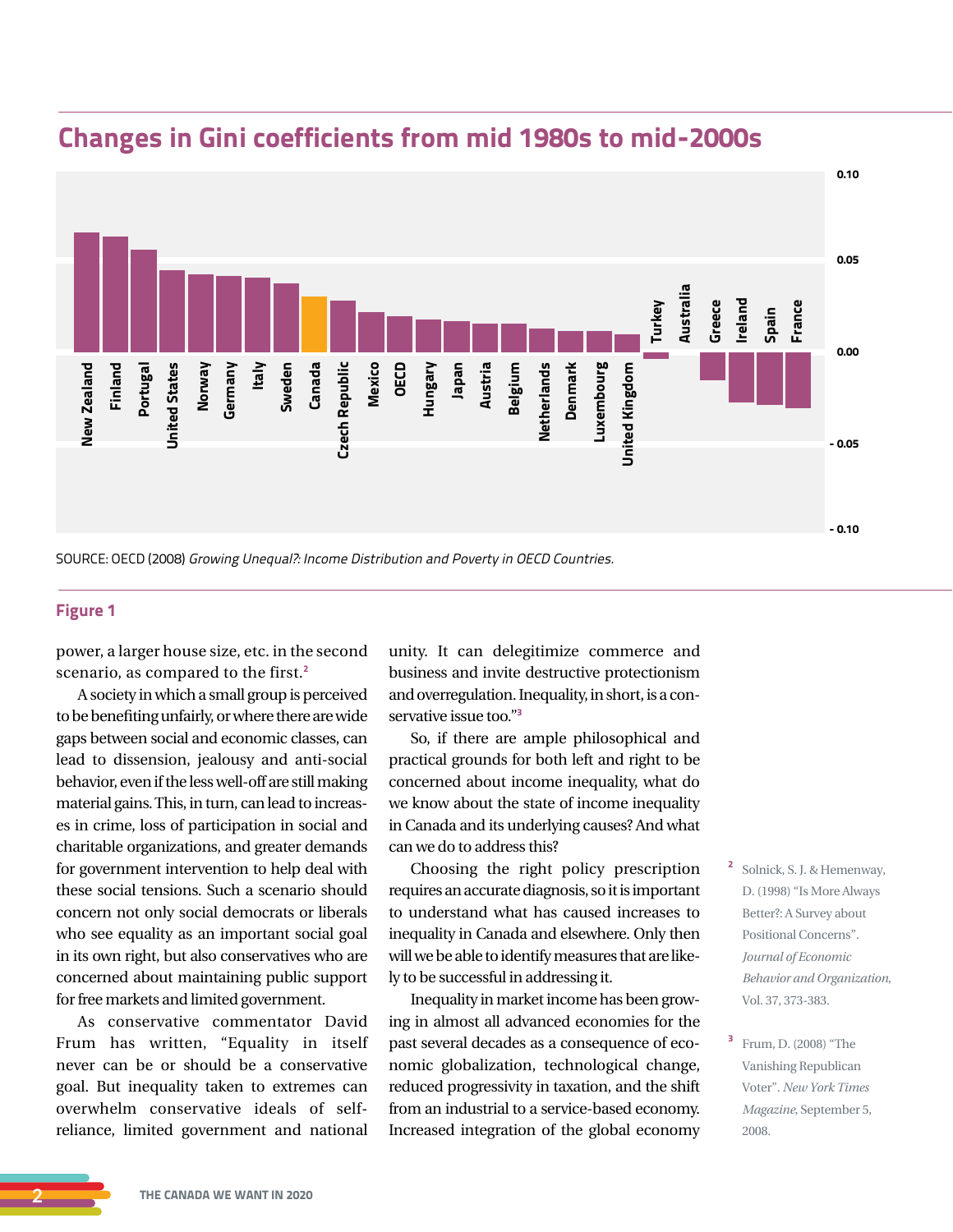

**Gini indexes using three measures of adjusted income**

**Market income Total income After-tax income**

SOURCE: Conference Board of Canada (2011) Canadian Income Equality. http://www.conferenceboard.ca/hcp/hot-topics/canInequality.aspx

#### **Figure 2**

and rapid technological change have brought greater rewards for highly-skilled workers and managers. Lower-skilled workers, by contrast, have been forced to compete with workers in developing economies and have seen far smaller gains. While domestic policy can certainly address tax and transfer issues which, in turn, affect final income distribution, it is very difficult for any government to affect the broader shifts in the global economy that affect market incomes.

**Figure 1** shows changes in Gini coefficients (essentially the measure of what percentage of income redistribution would be necessary to eliminate all income inequality) in OECD countries between the mid-1980s and mid-2000s. Income inequality has grown in the United States and Canada more quickly than the OECD average, but most OECD countries have seen inequality increase.

When looking at inequality data, it is import to note that inequality can be measured both in terms of market incomes (before taxes and transfers) and disposable incomes (after taxes and transfers). Focusing specifically on Canada, we see from **Figure 2** that inequalities in market income grew rapidly in the 1990s, as did inequality in disposable incomes to a lesser extent. Government policies have therefore had some effect in dampening the increase in post-tax and transfer disposable incomes.

However, **Figure 3** shows that while government policies became gradually more redistributive from about 1980 through the mid 1990s (so the difference between the Gini coefficient for market income distribution and that for post tax and transfer income distribution grew larger), during the late 1990s there was a considerable reduction in the level of redistribution. Taxes and transfers have

.<br>CANADA 2020.CA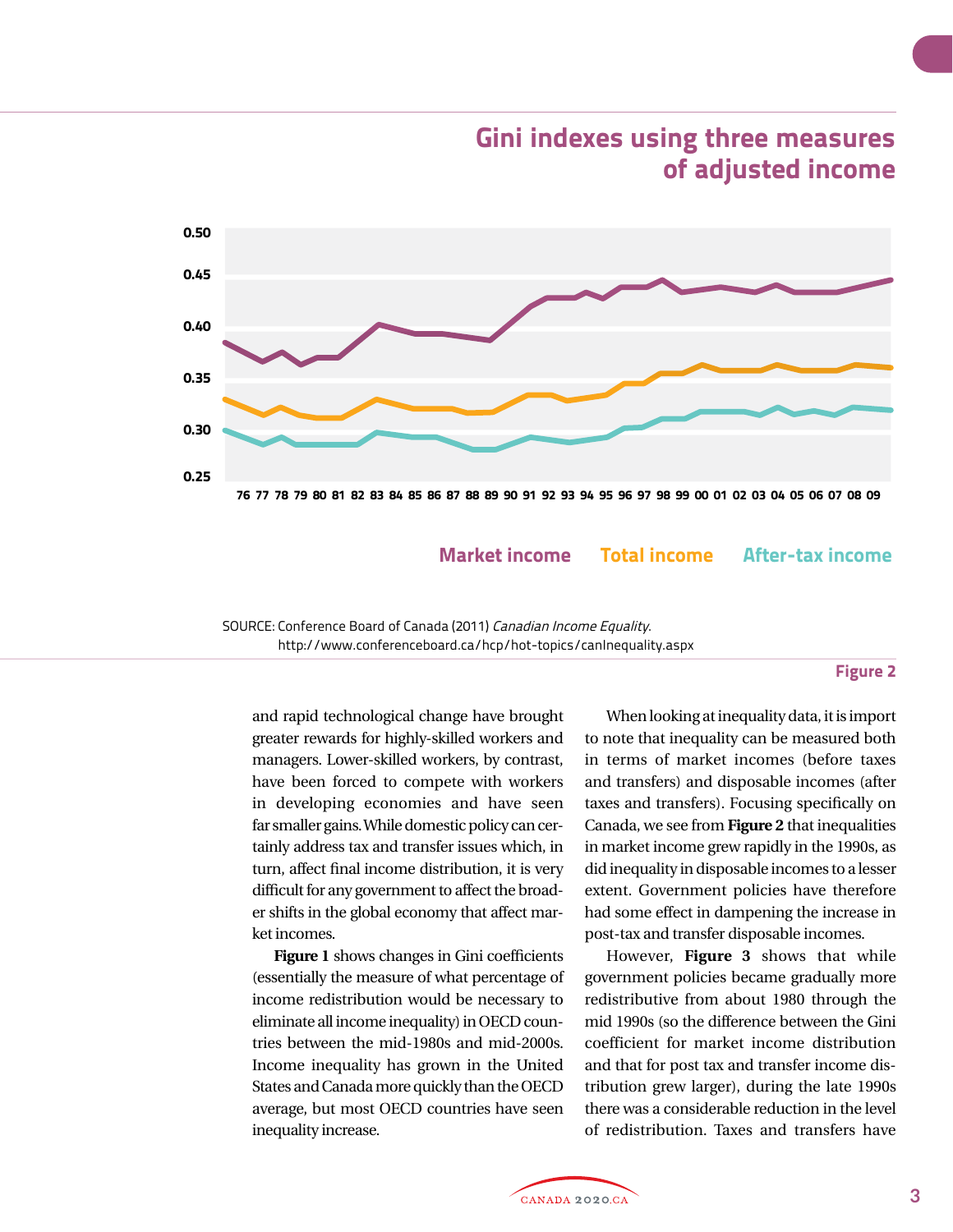## **Difference between the Gini index using adjusted market income and adjusted after-tax income**



SOURCE: Conference Board of Canada (2011) Canadian Income Equality. http://www.conferenceboard.ca/hcp/hot-topics/canInequality.aspx

#### **Figure 3**

reduced inequality, but the impact is now smaller. This is likely the result of the reduction of federal transfer payments and the subsequent reduction in provincial welfare programs (motivated by the desire for cost savings, but also a philosophical choice in some provinces, as in the US, for welfare reform). Redistribution through tax and transfers has leveled off since 2000 and both market income and disposable income inequality have remained relatively stable. Nonetheless, the trend to greater inequality remains clear.

## **WITH THE SITUATION BECOMING WORSE, HOW SHOULD GOVERNMENTS RESPOND?**

The broad international trend to increased inequality of market incomes in advanced economies is likely beyond the capacity of federal and provincial governments to address,

at least in the short term. But, as we have already seen, governments are in a position to address inequality in disposable income, especially through the tax and transfer system.

The current government has, in fact, put in place modest measures that reduce income inequality. Since 2006, the basic personal exemption has been increased, the Universal Child Care Benefit (UCCB) and Working Income Tax Benefit (WITB) have been brought in, and the Goods and Services Tax (GST) was reduced – all measures that benefited low-income households (even if many critics argued that the UCCB and GST cut should have been designed more progressively). As a result of these measures, Statistics Canada data shows that even while the market income of households in the lowest income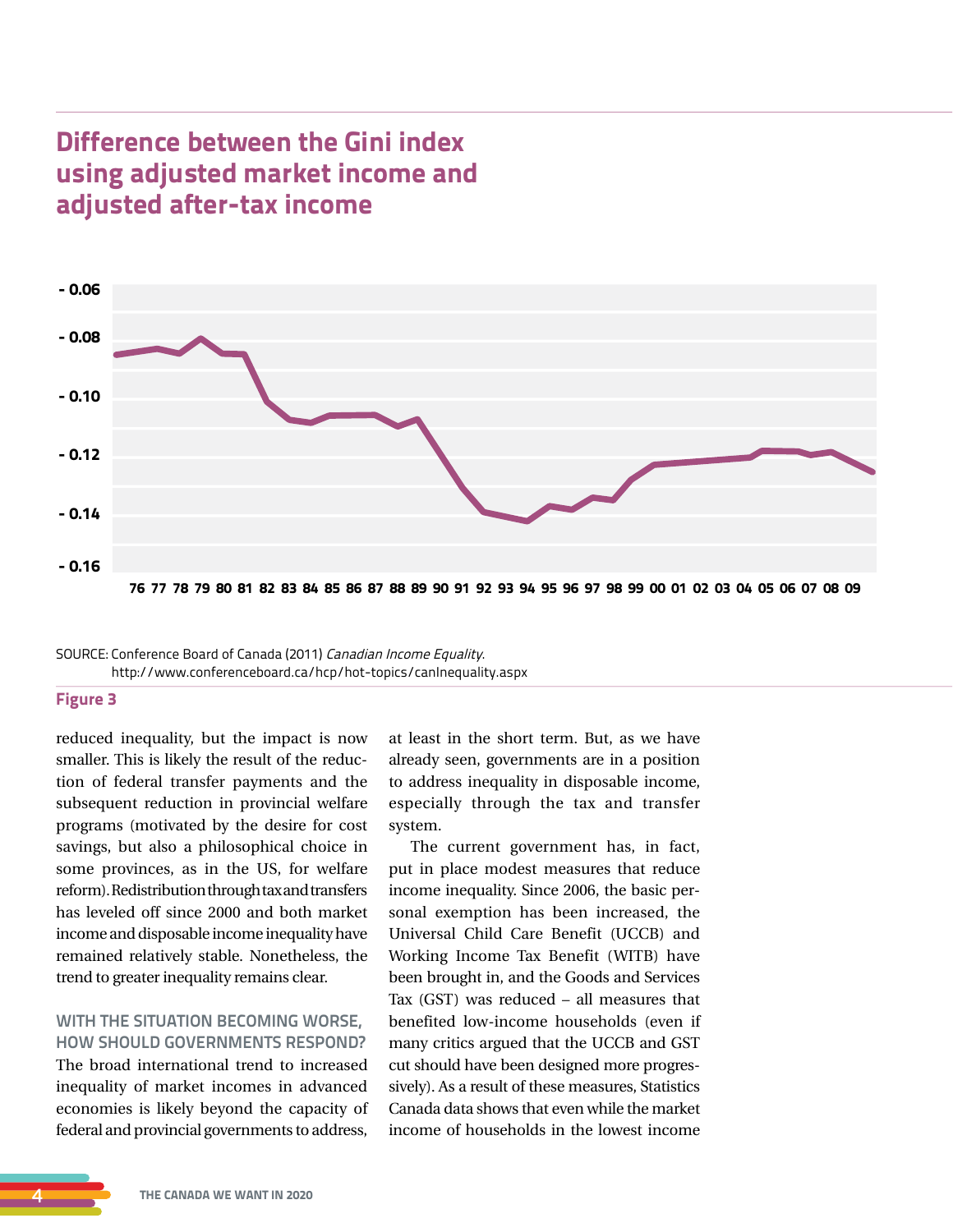quintile dropped between 2005 and 2009, post tax and transfer disposable income for this group grew, and their relative share of disposable income remained constant.

The government should be encouraged to continue in the directions it has set for itself, remaining cognizant of the impact of

## **The government should continue to enhance the Working Income Tax Benefit**

tax and transfer changes on lower income groups. In particular, the government should continue to enhance the WITB.

The WITB, which was implemented in 2007 and expanded in 2009, is one of the most important poverty reduction measures taken in recent years. It supplements the incomes of low earners and helps remove disincentives to seeking paid work instead of remaining on social assistance programs. As initially designed, however, WITB was brought in at such a low level that it excluded many of the working poor. Enhancements brought in in Budget 2009 will ensure that it will at least benefit anybody working full-time at minimum wage. Over time, the federal government should continue to extend

## **Governments should seek to enhance civic equality by emphasizing common institutions**

WITB further up the income ladder, and provinces should integrate their income support programs with Ottawa to increase its impact.

The government should also continue to enhance child benefits. The current government brought in the Universal Child Care Benefit, analogous to the old Family Allowance, and restored a per child tax deduction. Some social policy critics have argued that these measures, which are not targeted to lower income households, are regressive. However, restoring some form of universal recognition of the social value of child-raising was an important – and politically popular – objective of the current government which it will be loath to give up. But having restored a degree of universality to the child benefit system, the government should ensure that future increases are targeted more towards lower- and middle-income households through the Canada Child Tax Benefit (CCTB) and National Child Benefit Supplement.

While enhancing existing programs such as WITB and the CCTB are admittedly incremental measures that will only have a modest impact on income inequality, I believe this course of action makes the most sense at the present time. As the government seeks to eliminate the large fiscal deficit run up in response to the recent recession – and with the recovery still slow and uncertain – it is unlikely that any government would want to increase taxes dramatically in order to fund greater benefit increases. Instead, governments are more likely to be persuaded to build on programs they have already initiated or enhanced, such as the WITB and the CCTB.

Changes to taxes and benefits alone will not be able to turn around a 30-year international trend towards income inequality in advanced economies – although they can perhaps arrest the increase in inequality in disposable incomes. But governments should also keep in mind other means of ensuring social cohesion by ensuring that people are treated as equals and feel respected as equals, even if significant income disparities exist. As the American writer Mickey Kaus has argued, as economic disparities become harder to overcome with conventional policy measures, governments should move from policies that simply try to achieve more equal distribution of income towards policies that seek to enhance civic equality by

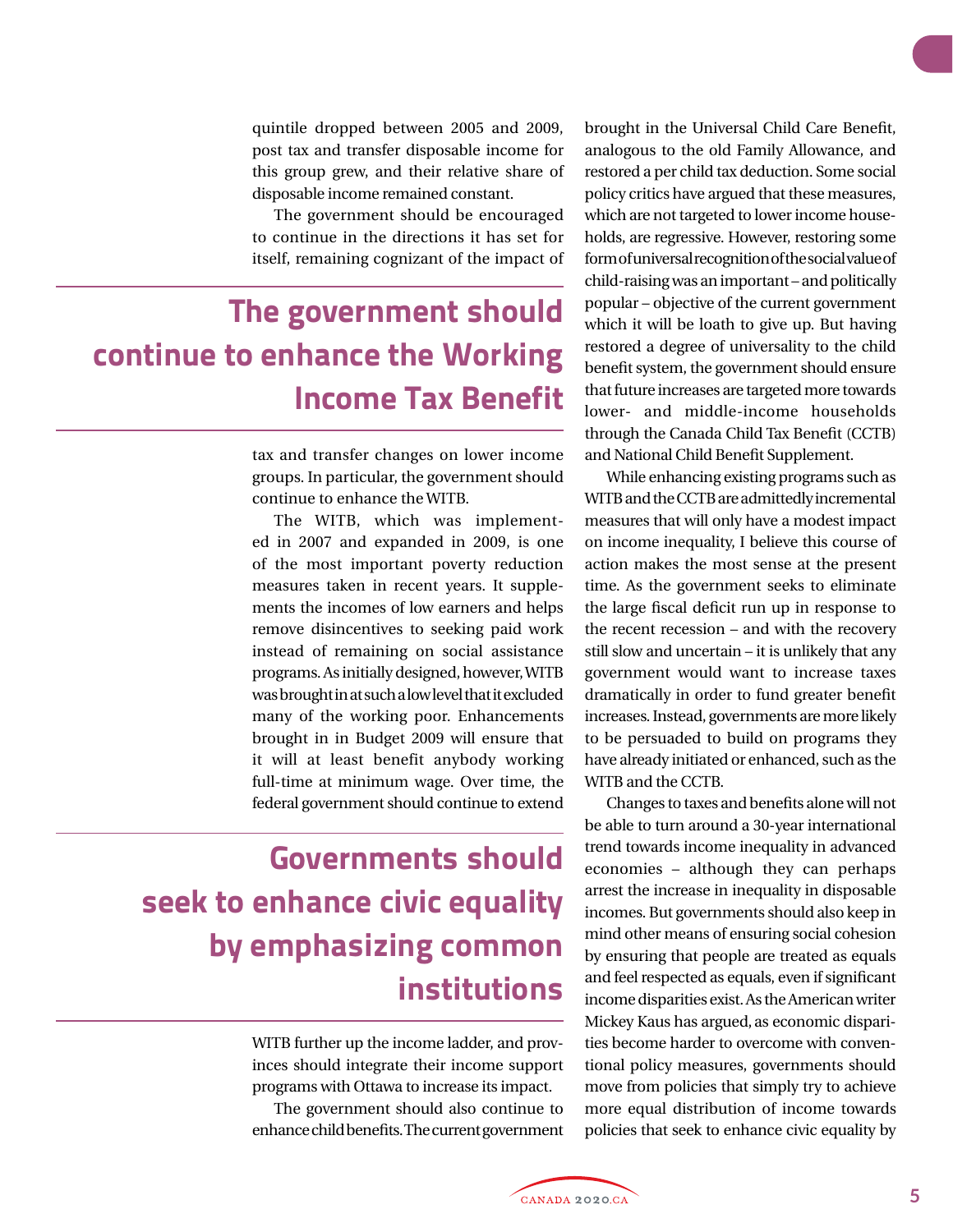emphasizing common institutions where citizens meet as equals, regardless of income.**<sup>4</sup>**

In Canada, we are fortunate to have many of these public institutions – such as public schools and a universal health care system. While many have proposed reforms to healthcare and education to reduce costs or improve efficiency, policy makers should keep in mind that these are institutions that help preserve social cohesion and social equality, and marketoriented reforms to education and healthcare should be structured in ways that do not allow the better-off simply to buy superior services or exempt themselves from these important social institutions.

Governments can also pursue other means of promoting social cohesion and civic engagement, whether through voluntary or military service, or greater knowledge of and pride in Canadian history and culture. The current government has taken some steps in these areas. It should also keep in mind that promoting the common values of citizenship represents an important component of social equality. Just as extreme income equality can undermine social cohesion, measures aimed at improving civic engagement can help citizens to interact as equals in key areas of public life and social services.

As the economy recovers, the government should pursue a mix of strategies. It should increase benefits directed to the working poor and low income families, significant enough to ensure that the lowest income quintile continues to increase its level of disposable income in both absolute and relative terms, while also undertaking measures to enhance civic equality by protecting important public institutions and enhancing a common sense of citizenship. Through these measures Canada can ensure that the broader global trends driving income inequalities do not undermine Canada's social compact and the sense of civic equality that a free and democratic society requires.

> **<sup>4</sup>** Kaus, M. (1992) *The End of Equality.* New York: Basic Books.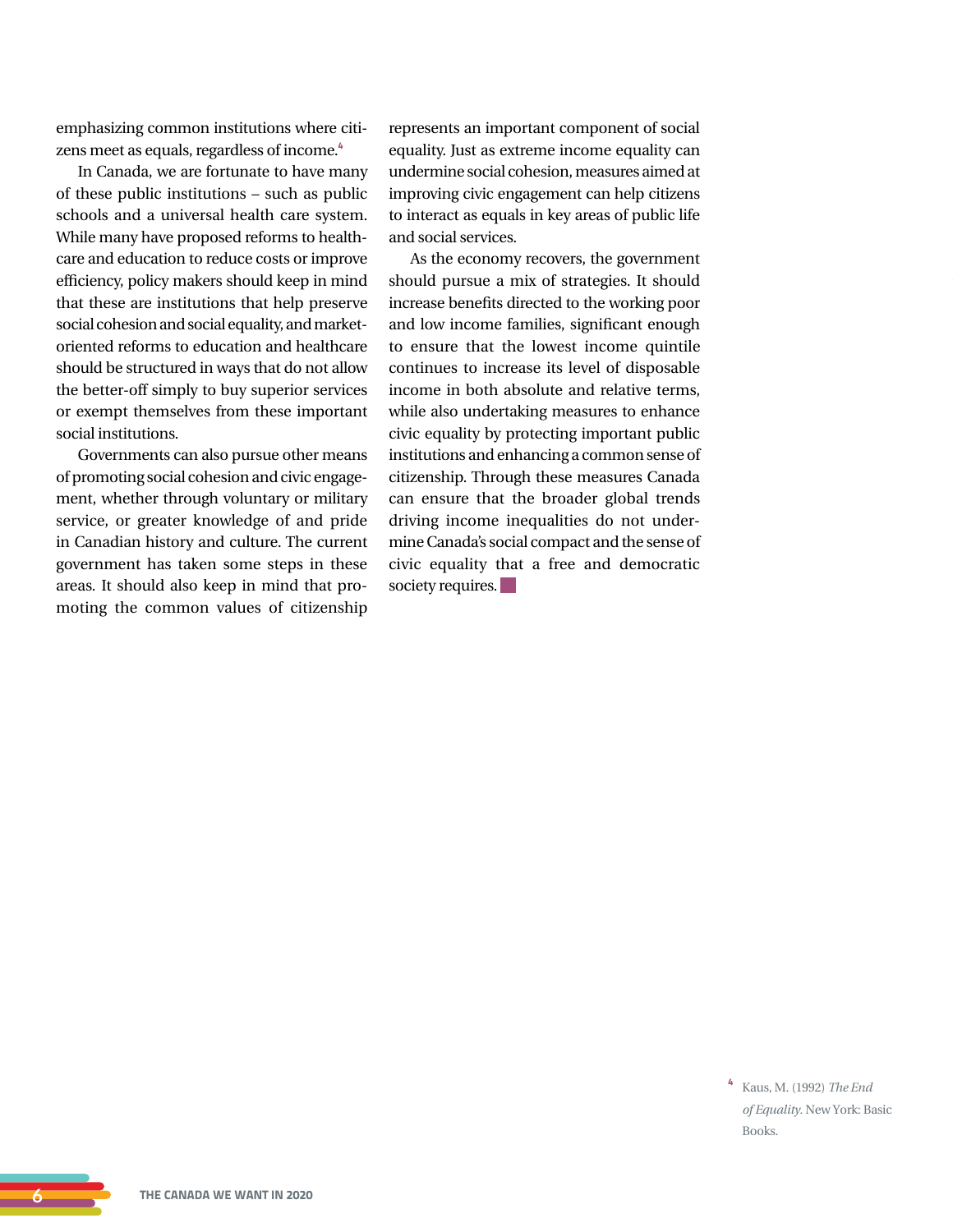# **INCOME REDISTRIBUTION IN CANADA**

## **ANDREW SHARPE**

#### **Andrew Sharpe** is

Executive Director of the Ottawa-based Centre for the Study of Living Standards, a non-profit research organization he founded in 1995. Prior to this he was Head of Research at the Canadian Labour Market and Productivity Centre and Chief, Business Sector Analysis, at the Department of Finance. He is also founder and Editor of the International Productivity Monitor and Executive Director of the International Association for Research in Income and Wealth. He received a PhD in economics from McGill University in 1982.

Most developed countries have experienced increased market income inequalities in recent decades. A large number of factors have been identified as contributing to this development. The decline in unionization has meant that fewer workers enjoy the benefits of collective bargaining, an equalizing force in income distribution. Governments in many instances have failed to raise minimum wages in line with overall wage gains, disadvantaging the worst paid workers. Deregulation has often hurt certain groups of workers such as truck drivers and air flight attendants, as has privatization of public services.

At the same time, skill-biased technological change, related to the information technology revolution, has reduced the overall demand for the services of the poorly educated, and globalization has meant that employers can now outsource production to low-cost countries. This decreases the bargaining power of workers and so reduces their incomes further.

At the other end of the spectrum, faulty corporate governance oversight procedures have resulted in a massive rise in CEO compensation relative to the average worker. This has hugely boosted the income of the top 1%, the income group that has been driving, almost single-handedly, the recent rise in inequality. Overly generous compensation practices in the financial sector have also contributed to the large increases in the incomes of top earners.

At a household level, increased assortative mating, defined as the tendency for persons with similar education and qualifications to marry one another (a male doctor who in the past married a nurse now marries another doctor), has led to the rise in the number of high income two-earner households.

## **THE IMPACT OF INCOME TRANSFERS AND TAXES ON INEQUALITY IN CANADA**

The distribution of income in this country is greatly affected by government policy. Statistics Canada produces estimates of income distribution based on three different measures: (i) market income, defined as earnings plus net investment income and private retirement income; (ii) total income, which includes transfer payments; and (iii) after-tax income (which includes all taxes and transfers). It is the after-tax distribution

CANADA 2020.CA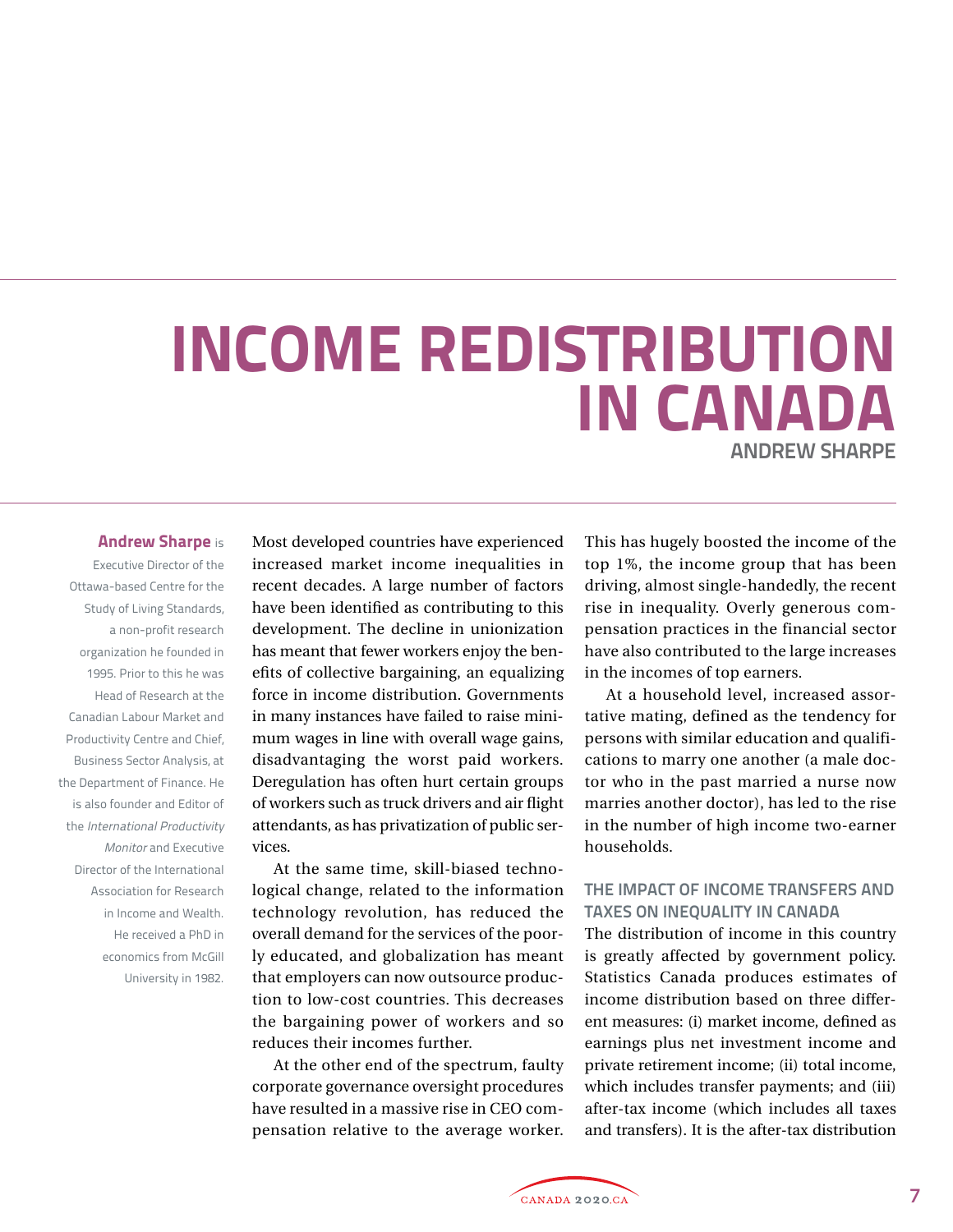## **Ratio of top to bottom quintile income in Canada, adjusted for family size**

|                       | <b>Market income</b> | <b>Total income</b> | <b>After-tax income</b> |
|-----------------------|----------------------|---------------------|-------------------------|
| 1981                  | 9.70                 | 5.66                | 4.78                    |
| 1989                  | 10.26                | 5.60                | 4.57                    |
| 2000                  | 13.13                | 6.95                | 5.69                    |
| 2009                  | 14.28                | 7.06                | 5.64                    |
| <b>Point change</b>   |                      |                     |                         |
| 1981-1989             | 0.6                  | $-0.1$              | $-0.2$                  |
| 1989-2000             | 2.9                  | 1.3                 | $1.1$                   |
| 1981-2000             | 4.6                  | $1.4$               | 0.9                     |
| 1981-2009             | $1.1$                | 0.1                 | 0.0                     |
| <b>Total Growth %</b> |                      |                     |                         |
| 1981-2009             | 47.2                 | 24.7                | 18.1                    |

SOURCE: Statistics Canada (2011) Income in Canada 2009.

#### **Figure 1**

that is the most relevant from the perspective of private consumption, as it reflects the inequality in access to marketed output. It does not, however, reflect access to public services. Once this is factored in, we see a slightly different picture, as I explain below.

In 2009, the ratio of the market income of the top quintile to the bottom quintile was 14.28 to 1.**<sup>1</sup>** For every dollar of market income earned by a person in the bottom quintile, a person in the top quintile received \$14.28 (**Figure 1**). Income transfers greatly boosted the total income of those in the bottom quintile and reduced the top/bottom income ratio by one half to 7.06 to 1. This is the result of the high government transfer rate for the lowest quintile (amounting to 52.0% of adjusted total income of this quintile) compared to

the highest quintile (2.9%). The final, after-tax ratio between the top and bottom quintiles was lower still at 5.64 to 1 or 40% of the market income ratio. **Figure 2** shows the absolute figures for the various measures of income for the year 2009.

To track broad trends in income inequality, the Gini coefficient is a well-accepted indicator. It reflects the dispersion of the income distribution, and its value ranges from zero to one. While a value of zero would indicate that income is equally divided among Canadians, a value of one would mean that a single household receives all the income in the economy. Therefore, when income inequality increases, the Gini coefficient goes up and *vice versa*.

The Gini coefficient tells the same story about the impact of transfers and taxes **<sup>1</sup>** A quintile is a portion of a frequency distribution containing one-fifth of the total sample. The top quintile represents the average adjusted income of the 20% of all economic families who recorded the highest income; the bottom quintile is the same for those with the lowest income. The quintile distribution takes into account only economic families (not unattached individuals) and is adjusted for changes in family size over time.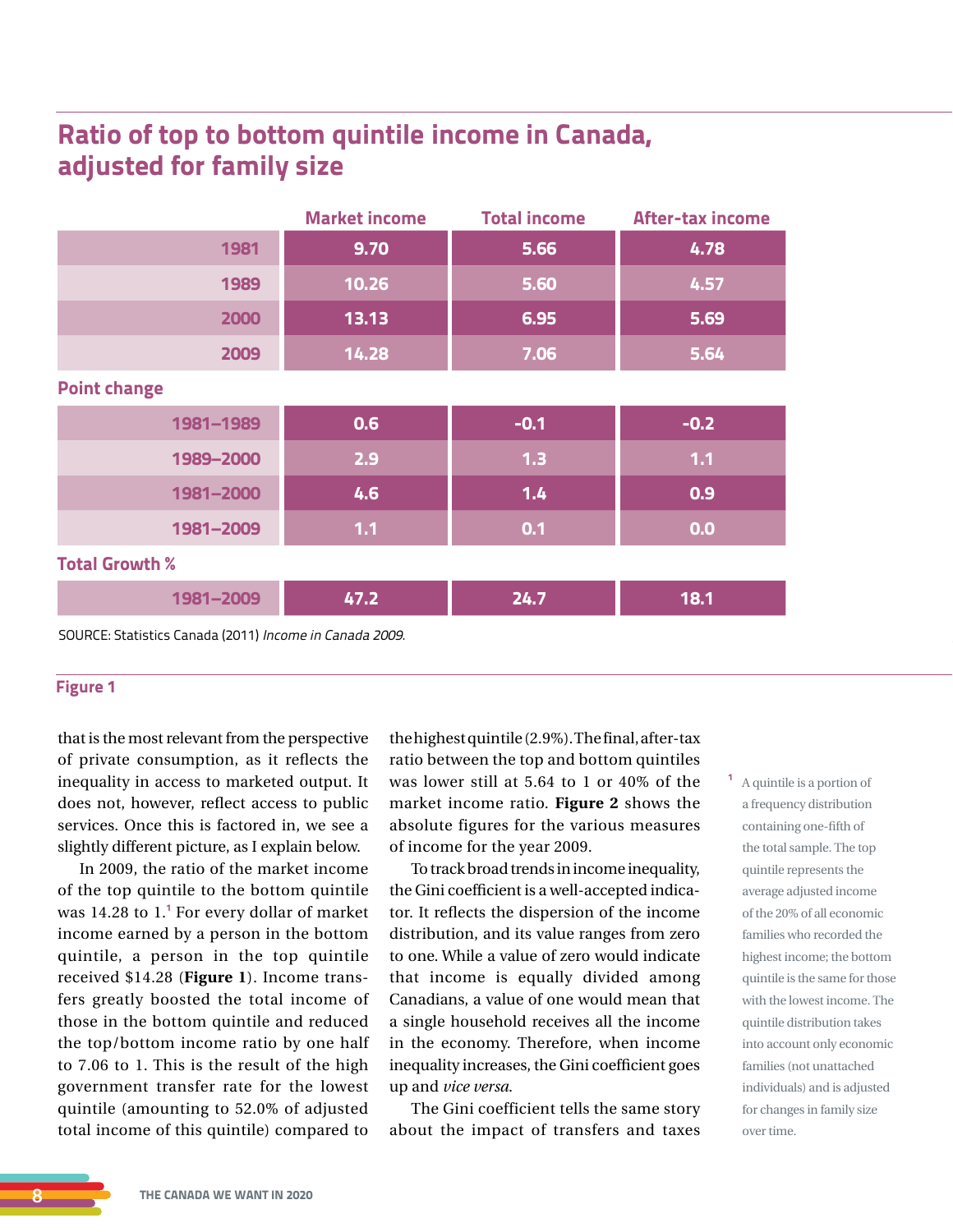## **Adjusted income by quintile for economic families, 2009**



**Market income Total income After-tax income**

SOURCE: Statistics Canada (2011) Income in Canada 2009.

#### **Figure 2**

on income inequality. In 2009, the Gini coefficient for market income was 0.515. When income transfers were included, it dropped by 16.5% (0.085 points) to 0.430. With taxes factored in, it was an additional 0.036 points lower at 0.394, a further 7.0% decline. Income inequality as expressed by the after-tax Gini coefficient was thus roughly three quarters (76.5%) of the level of inequality for market income.

## **HOW HAVE REDISTRIBUTIVE MEASURES CHANGED OVER TIME?**

Between 1981 and 2009 inequality in Canada grew, according to both measures (top to bottom quintile ratio and the Gini coefficient). **Figure 3** shows that the real market incomes of the bottom two quintiles actually fell over this period, while that of the top quintile rose by 43.2%. When taxes and transfers are taken into account the incomes of both the bottom

quintiles grew by around 18%, the income of the middle quintiles grew by around 25%, but the incomes of the top quintile grew by close to 40%.

**Figure 1** shows the extent to which taxes and transfers have reduced market income inequality over the period 1981 to 2009. In 1981 the low to high quintile ratio of income after taxes and transfers was 4.78, or about half what it would have been for market income (9.7). By 2009 these figures had switched to 5.64 (after taxes and transfers) and 14.28 (market). In simple terms, then, after-tax income inequality rose by 18.1% over this period while market income inequality rose by 47.2%. Redistribution measures had more of an effect on the lowest quintile in 2009 than they did in 1981. But such measures were not strong enough fully to offset the sharp increase in market inequality that took place over this period.

CANADA 2020.CA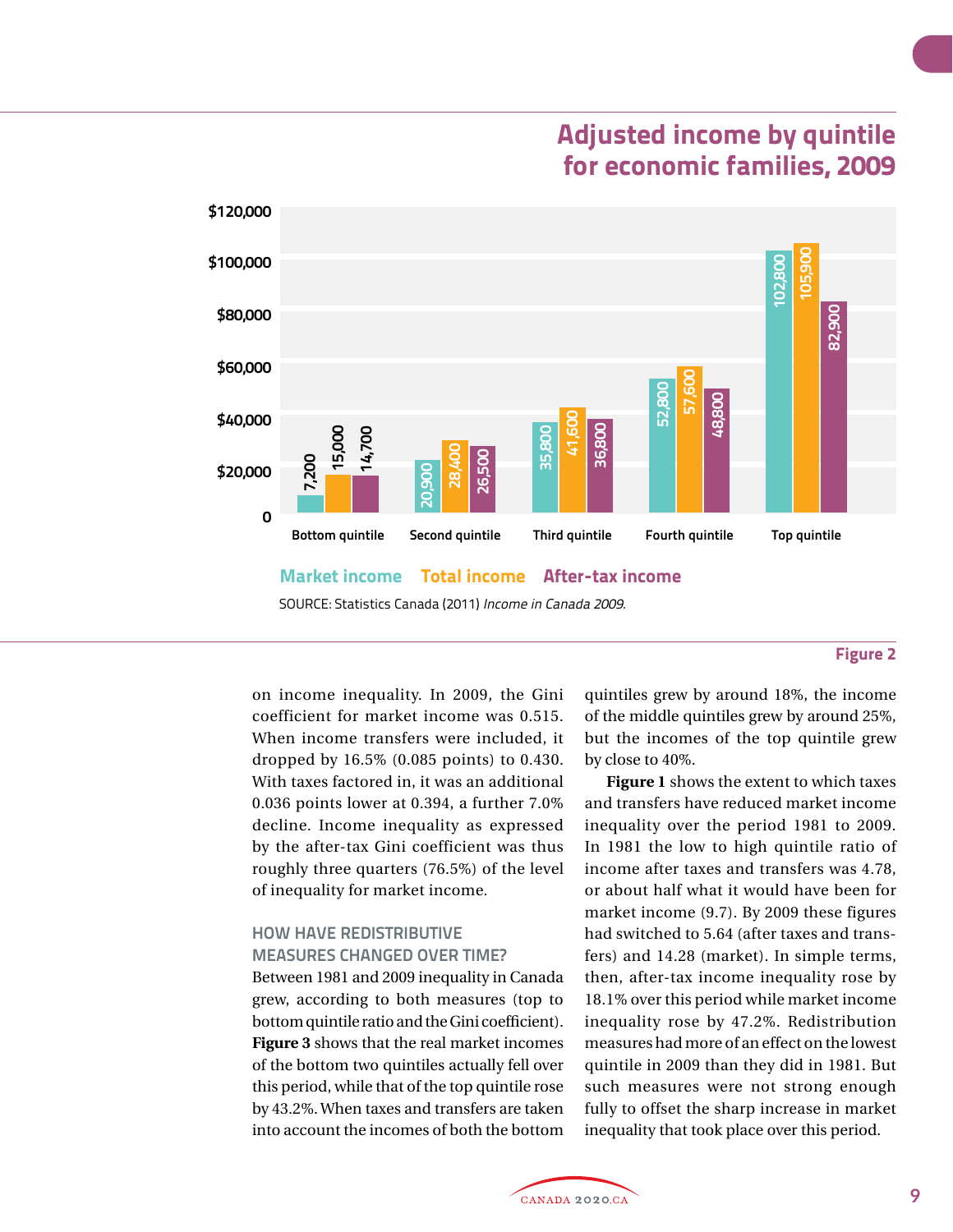## **Percentage change in income for economic families 1981 – 2009**



SOURCE: Statistics Canada (2011) Income in Canada 2009.

### **Figure 3**

Gini coefficients for the time tell a similar tale. Canada was a more unequal society in terms of income distribution in 2009 than it was in 1981, but it would have been far more unequal without the greater redistributive role of the state.**<sup>2</sup>** Nonetheless, there was still a significant increase in after-tax income inequality in this country over the period: government could have done, and could be doing, more to offset rising market inequalities.

As noted, the top 1% of earners have accumulated massive sums in recent years. The market income share of the top 1% of super-rich households increased 5.9 percentage points from 7.7% in 1982 to 13.8% in 2007, accounting for the entire increased income share for the top quintile as a whole.**<sup>3</sup>** The after-tax income share of the top 1% increased 3.4 points from 6.5%

to 9.9% between 1982 and 2007. This means that 1% of Canadian households command nearly 10% of our total income, a trend towards income polarization that is at once alarming and very public. Such accumulation at the top has almost certainly contributed to the perception that overall inequality has risen more than is in fact the case. This is something that needs to be accorded special attention in the development of future federal government redistributive policies.

## **A BROADER APPROACH TO REDISTRIBUTION**

Discussions of redistribution are generally framed in terms of government taxes and transfer payments and the effect of these on various income groups. But the issues are much broader. The discussion can be extended **<sup>2</sup>** Heisz (2007) reached a similar conclusion for the 1981 – 2004 period. While governments are now doing more on the redistributive front relative to 1981 – as gauged by their impact on after-tax income relative to market income – an OECD study found that the extent of this redistribution effort has diminished since 1994 (OECD, 2008). This decline has been largely driven by the declining role of transfers such as welfare payments and employment insurance.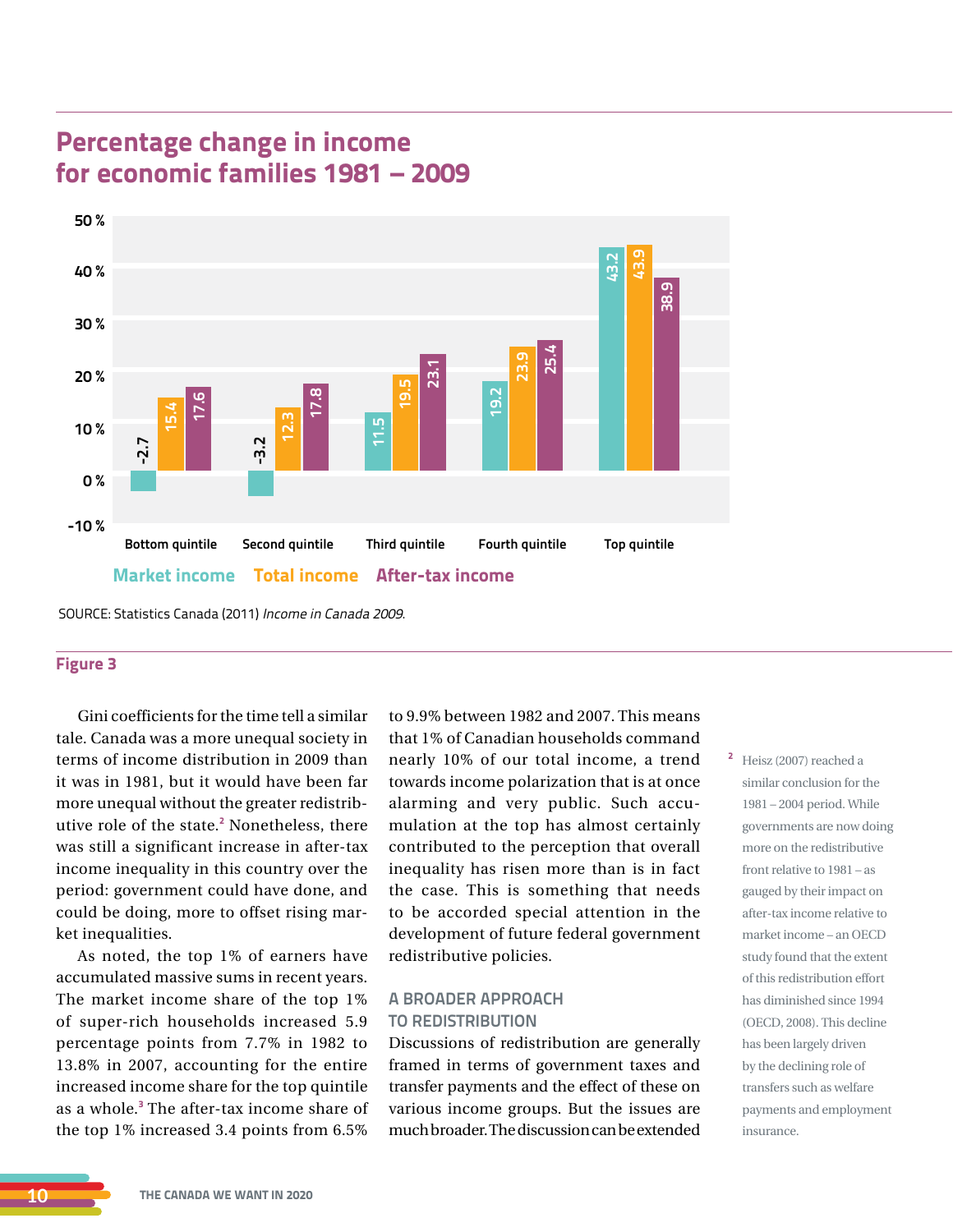to include government spending on public goods, such as education and health, and how this is distributed between groups. It can also take in other breakdowns of the population such as by age group, educational attainment level, and region.

## **Erosion of public services will tend to increase inequality**

The Centre for the Study of Living Standards (CSLS) has recently released a report that provides such a broader analysis of the net redistributive effects of government taxation and total spending.**<sup>4</sup>** It found that in 2005, the latest year for which data are available, net government expenditures in Canada were \$2,557 (2000 US dollars) per household, consisting of \$11,653 in government transfers i.e. income support programs, \$9,306 in public consumption (e.g. education, health), and -\$18,401 in taxes. A household in the bottom income quintile received \$4,245 in net government expenditure, in the second lowest quintile \$6,065, in the middle quintile \$7,588, in fourth quintile \$4,707, and in the top quintile -\$9,821.

It is notable that it is the middle quintile, not the bottom quintile, that benefits the most from net government spending and that it is the top quintile that benefits the least (largely because of the higher taxes paid by households in this quintile).

Different types of government expenditure programs have different redistributive impacts. For example, absolute spending on healthcare was found to be similar across income groups, implying an equalizing effect on the overall income distribution, given that this spending represents a much greater share of the broadly-defined income of the poor than of the rich. In contrast, education spending was concentrated in the

top four income quintiles, and was much weaker in the bottom quintile, largely due to differential rates of enrollment in postsecondary education.

This broader approach to redistribution highlights the important redistributive role played by government spending on goods and services such as health and education. Public services are therefore an essential element of the redistributive effort of government. Erosion of public services will thus tend to increase inequality, something that is not often at the forefront of discussion when cuts are proposed.

Another interesting fact that comes to light when taking a broader view of distribution issues is that the largest redistribution in Canada, in terms of net government expenditure, actually takes place across generations, not income groups. In 2005, households headed by a person 65 or over received, on average, net government spending of \$24,091, compared to \$-2,452 for households with a head aged below 65. This situation reflects the Old Age Security and Guaranteed Income Supplement payments made to seniors, the higher healthcare expenditures for this group, and the lower taxes paid, reflecting lower income.

This generational redistribution is a normal part of the implicit contract between the state and the population, whereby persons pay taxes during their working lives and then receive significant income support and health benefits during the latter part of their lives. However, this aspect of overall redistribution can easily be forgotten. There is a tendency for people to believe that most of the contributions they are paying to redistributive efforts favour the poorest income groups, when in fact they mostly favour the old (there is of course some overlap between these two groups).

- **<sup>3</sup>** Veall, M. (2010) "Top Income Shares in Canada: Updates and Extension". *Working Paper Department of Economics,* McMaster University. (http://worthwhile.typepad. com/veall.pdf)
- **<sup>4</sup>** Sharpe, A., Murray, A., Evans, B. & Hazell, E. (2011) "The Levy Institute Measure of Economic Well-being: Estimates for Canada, 2000 and 2005". *CSLS Research Report* 2011-09.

CANADA 2020.CA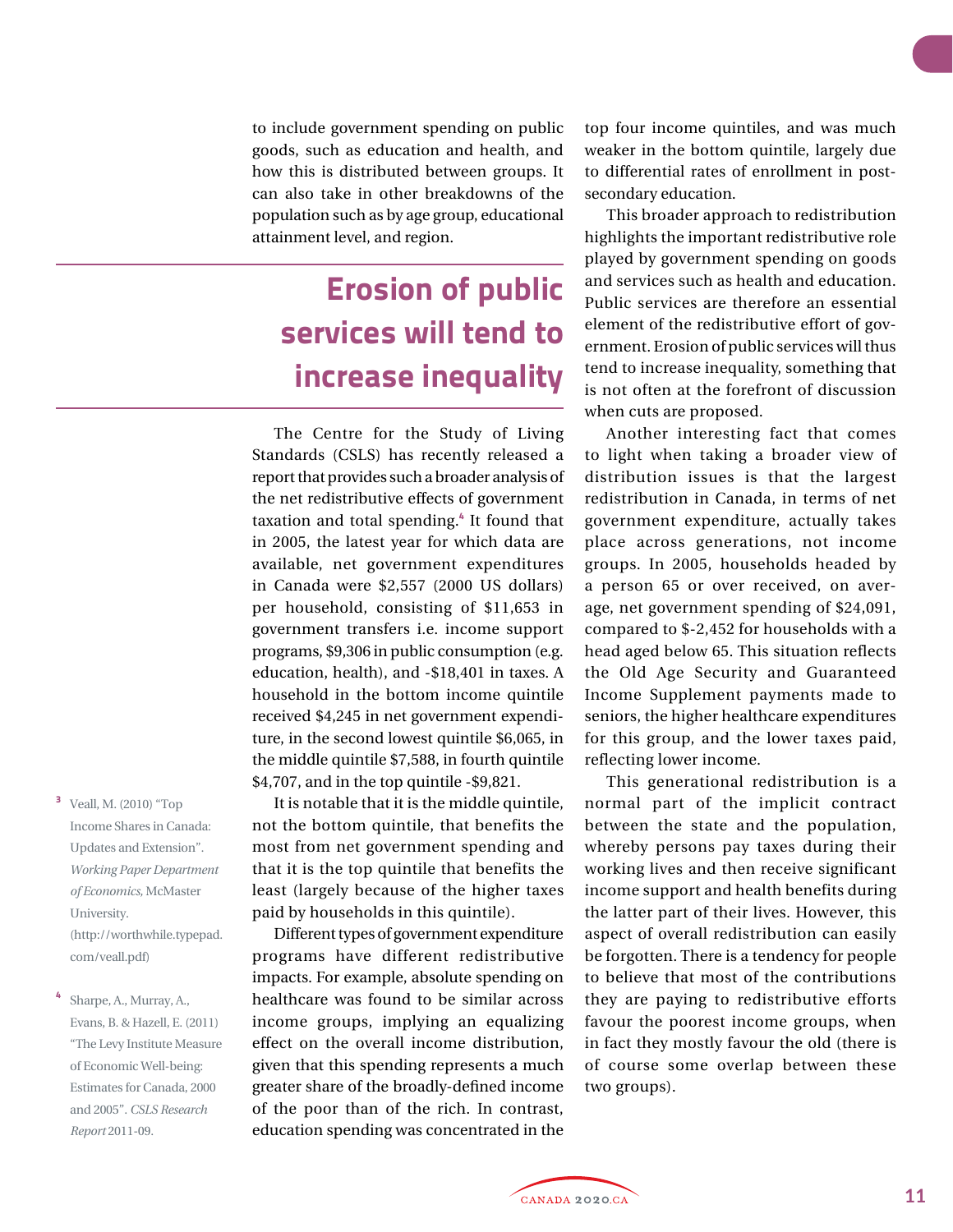### **POLICY RESPONSES**

Fundamental changes have occurred in the Canadian labour market, and in society in general, in recent decades due to globalization and technological change. During this time, redistribution policies have played a key role in reducing income inequality in Canada. However, the tax/transfer system should do still more to ensure that the after-tax distribution of income in this country remains within a socially acceptable range.

The system must evolve to keep up with the changing economic environment. In a recent paper Robin Boadway from Queen's University has cogently argued that the redistributive role of the tax/transfer system in Canada is inadequate and needs rethinking.**<sup>5</sup>** He points out that the rate structure of the tax system as a whole has considerably flattened, especially at the provincial level, and that transfers to the least advantaged, such as those on welfare, have worsened significantly over the last 30 years. In his view, an equitable tax transfer system should redistribute so as to compensate for the (dis) advantages with which people are endowed "through the luck of birth" (page 176).

Boadway argues for an equality of opportunity agenda. This would be a significant modification of the system that we currently have in place, which is largely focused on outcomes and smoothing the excesses of market allocations, with relatively little regard for starting points.

Boadway focuses particularly on intergenerational inequality and access to postsecondary education.

#### **// Intergenerational inequality**

Unlike most other developed countries, including the United States, Canada does not have an inheritance tax in place. The introduction of such a tax could contribute significantly to greater equality of opportunity in this country and should have a moderating effect on market income inequalities down the line. Critical implementation issues include the income threshold at which the tax kicks in (people with relatively modest estates should not be affected) and how to minimize tax avoidance possibilities for the rich.

#### **// Post-secondary education**

There are a number of market failures associated with post-secondary education. Education is a particularly risky form of investment: low income individuals are subject to liquidity constraints because of the difficulty of borrowing against future human capital, and persons from disadvantaged backgrounds are poorly prepared to succeed. Government policies are needed to address these market failures. This would, in turn, help reduce inequality as more people from lower quintiles would be able to access the type of education that enables them to move up the income ladder. Potential policies in this areas include greater sheltering of investment in human capital through the tax system (for example, a wider range of deductions for expenditures linked to education), a fully-funded income-contingent student loan system, and more grants to students from low income families.

**<sup>5</sup>** Boadway, R. (2011) "Rethinking Tax-Transfer Policy for 21st Century Canada" in Gorbet, F. & Sharpe, A. (eds.) *New Directions for Intelligent Government in Canada: Papers in Honour of Ian Stewart*. Ottawa: CSLS.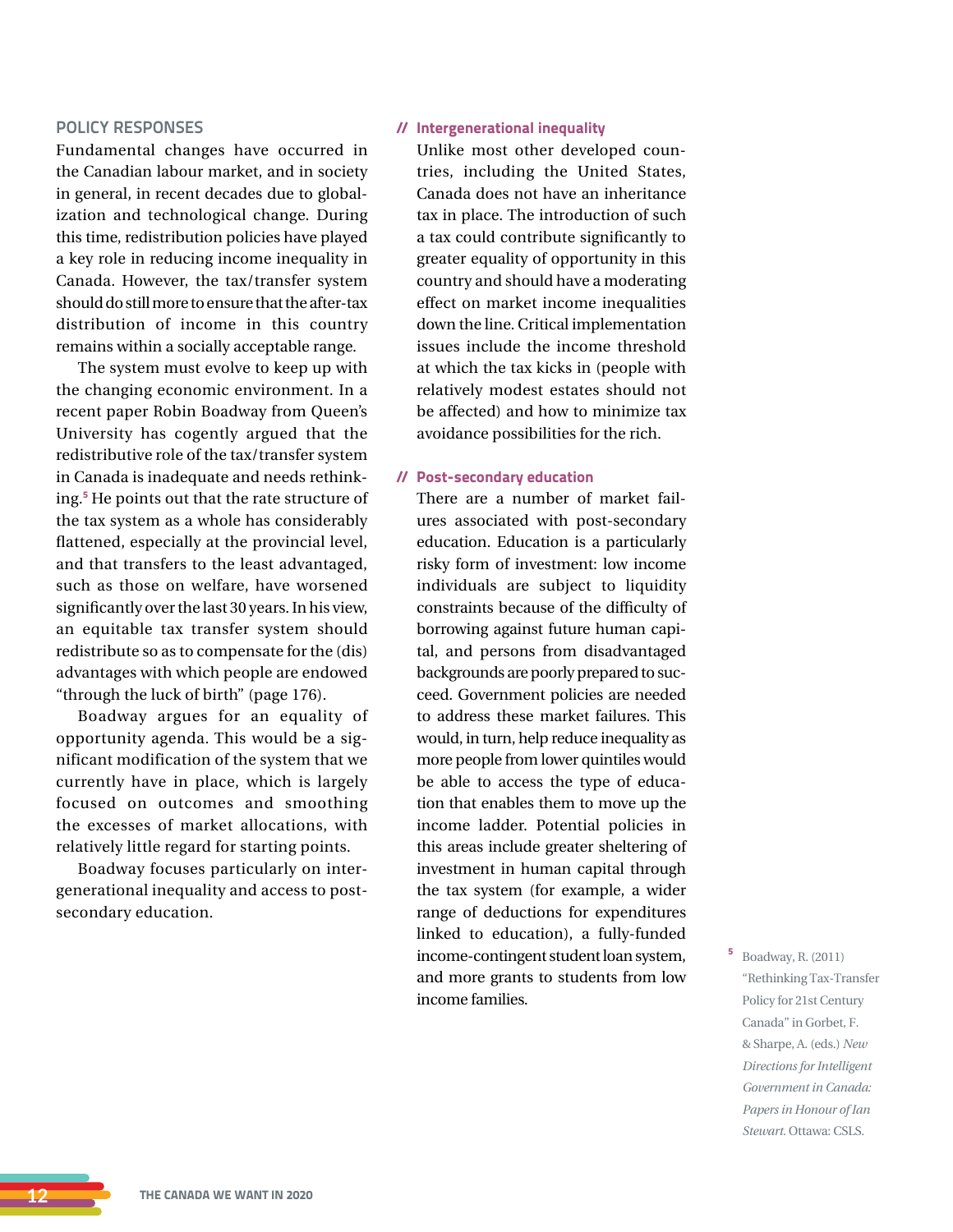A reasonable degree of equality is widely regarded as a key societal goal. Given the inherent tendencies of the market to generate inequality, it is important that government intervene through redistributive policies to offset market forces and ensure that income inequalities remain within socially acceptable limits. These policies take three forms. First, tax/transfer policies drive a wedge between market and post-tax income shares. Second, government spending on public goods and public services such as education and health is profoundly equalizing (something that needs to be clearly recognized as we plan for the future of such services). Third, equality of opportunity can temper the growth of market inequalities in the first place.

The way forward for Canada to become a more equal society must include all three policy approaches. Programs that are effective in assisting disadvantaged groups should be

expanded and the contribution that the rich make to achieving greater equality of outcomes should be increased. Public services that benefit all citizens, such as public transit, should be further developed. Measures that promote equality of opportunity, such as inheritance taxes and better access to postsecondary education for the poor, should also be implemented.

The Occupy Wall Street movement has focused the attention of the world on growing inequality. Many political leaders, including the Governor of the Bank of Canada and the Minister of Finance, have expressed sympathy with the issues identified by this movement. This situation provides an historic opportunity for Canadians to rethink our approach to addressing inequality. A national debate on how governments in Canada can most effectively redistribute income to prevent growing inequalities is urgently needed.

#### **REFERENCES**

Heisz, A. (2007) "Income Inequality and Redistribution in Canada: 1976 to 2004". *Statistics Canada Analytical Studies Research Paper* 298.

OECD (2008) *Growing Unequal: Income Distribution and Poverty in OECD Countries.*  Paris: OECD.

Sharpe, A. & Ross, C. (2011) "The Living Standards Domain of the Canadian Index of Well-being: An Update". *CSLS Research Report* 2011-15.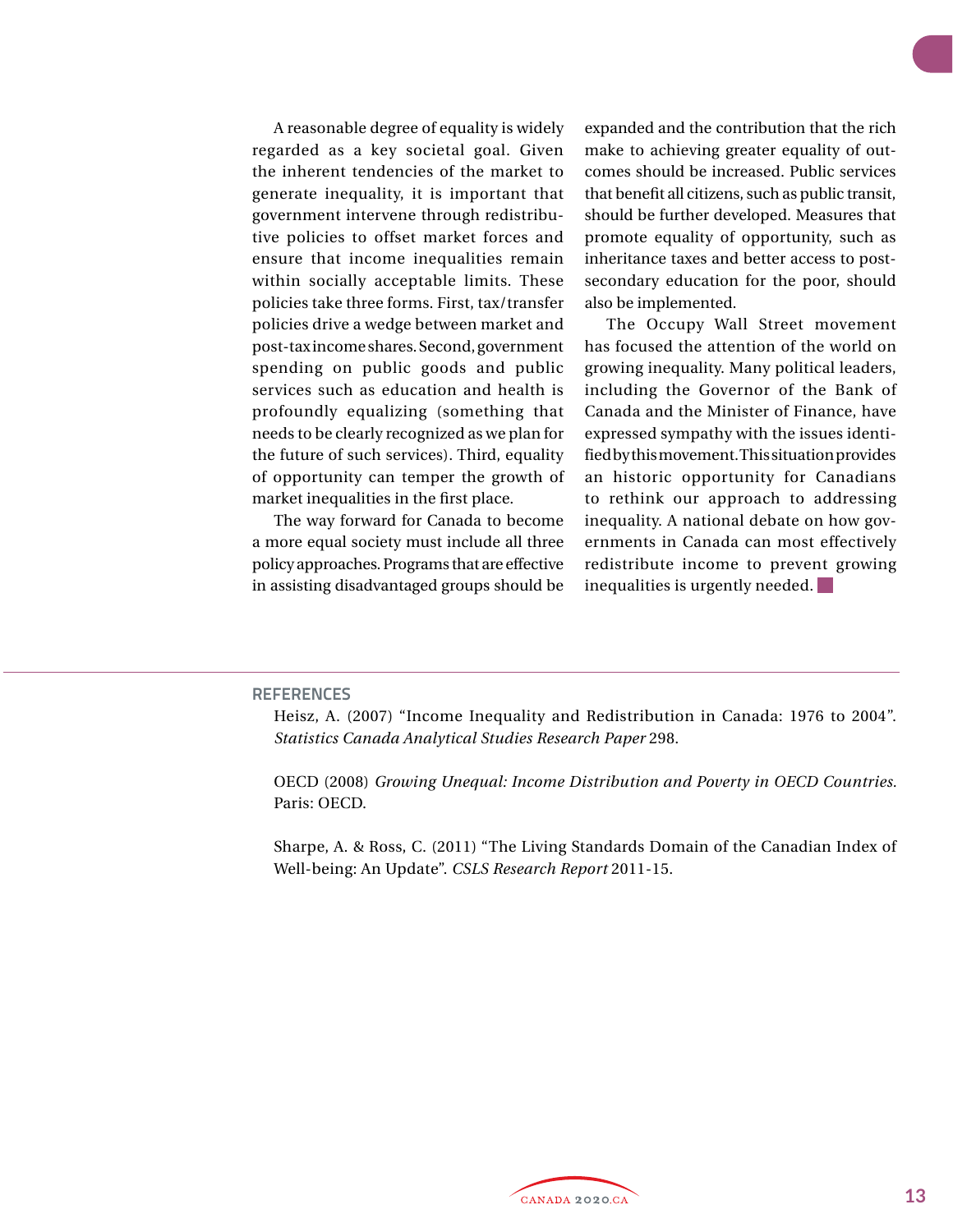## **INEQUALITY IS NOT INEVITABLE SHERRI TORJMAN AND KEN BATTLE**

Here's the bottom line:

- **//** Poverty and inequality matter.
- **//** Governments play a vital role in tackling poverty and inequality.
- **//** The federal government holds the key levers, which are already in place.

### **POVERTY MATTERS**

Canada has established a reputation throughout the world as a peace-loving and stable nation. Inside our borders, an equally bright image emerges. A recent survey by the Centre for the Study of Living Standards (CSLS) found that most Canadians consider themselves happy – or very happy – with their lot in life.**<sup>1</sup>** On July 1 this year, *Maclean's*  released an article on why it is a great time to be living in Canada.

Unfortunately, all this sunshine fails to cast light on a serious problem lurking just below the sparkling surface.

Far too many Canadians do not count themselves among the happy campers. These are the families that live in poverty. These are the households that spend higher than average proportions of their income on food, clothing and shelter. Every day is a struggle just to get by. They choose between feeding

the kids and paying the rent, in the trenchant words of Mel Hurtig.**<sup>2</sup>**

At last count, in 2009, close to 3.2 million – one in 10 Canadians – lived on a low income. This national average masks the fact that certain groups (including aboriginal people, recent immigrants and persons with disabilities) face an even greater risk of poverty. Not surprisingly, the poverty rate rises and falls with the economic tides, as illustrated by **Figure 1**, which shows the close correspondence between the low income and unemployment rates.

 The undulating ups and downs of the poverty waves are enough to make you sick; at least that is the conclusion of a burgeoning body of international evidence. Of all the hazards of life below the poverty line, none so dramatically separates low-income Canadians from the rest of society as the health gap. People living on low incomes have a shorter average lifespan and run a greater risk of illness and disability than those with more money.

The struggle to live on an inadequate income increases the scope, frequency and severity of stress for families, thereby raising parents' and children's susceptibility to a

**Sherri Toriman** is Vice-President of the Caledon Institute of Social Policy. She has written in the areas of welfare reform, customized training, disability income and supports, the social dimension of sustainable development and community-based poverty reduction. In 2006 she authored the book Shared Space: The Communities Agenda. She has advised the government on tax measures for people with disabilities as well as on childcare and disabilities more generally. In 2010 Sherri was a recipient of the Top 25 Canadians Award from the Canadian Association of Retired Persons.

**<sup>1</sup>** CSLS (2011) "Happiness as a Goal for Public Policy: Ready for Primetime?" *CSLS Research Note* 2011-1. (http://www.csls.ca/notes/ Note2011-1.pdf)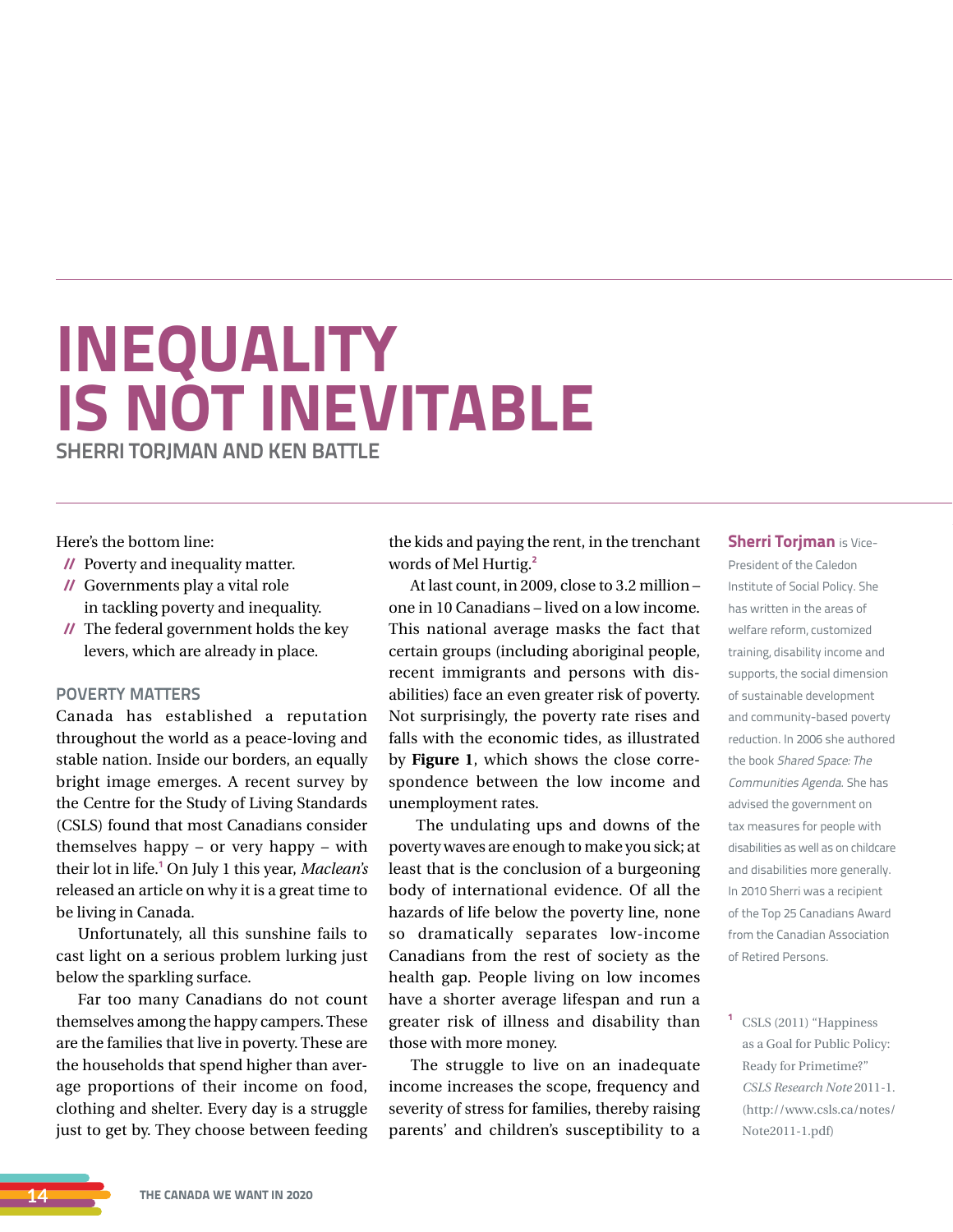**Low income rate Unemployment rate 0 % 8 % 10 % 12 % 14 % 16 % 4 % 6 % 2 %** 76 77 78 79 80 81 82 83 84 85 86 87 88 89 90 91 92 93 94 95 96 97 98 99 00 01 02 03 04 05 06 07 08 09 **unemployment rate, 1976 – 2009** SOURCE: Statistics Canada

## **Figure 1**

Caledon Institute of Social Policy. Before founding Caledon in 1992, he was Director of the National Council of Welfare, a citizens' advisory body to the Minister of National Health and Welfare. Ken was educated at Queen's University and the University of Oxford, and has taught at both Queen's and Carleton. He has advised the federal government on key issues of social policy. Ken was awarded the Order of Canada in 2000 and the Saskatchewan Distinguished Service Award in 2004.

**Ken Battle** is President of the

- **<sup>2</sup>** Hurtig, M. (2000) *Pay the Rent or Feed the Kids?* Toronto: McClelland & Stewart.
- **<sup>3</sup>** All these studies are cited in Ontario Association of Food Banks (2008) *The Cost of Poverty: An Analysis of the Economic Cost of Poverty in Ontario* (see pages 7 and 17).

wide range of physical, psychological and social problems. The relationship between income level and all these types of risk is typically strong and inverse.

The effects of poverty are felt very early in life. The odds of never seeing a first birthday are worse for low-income babies in general and aboriginal infants in particular. Low birth weight is an important predictive indicator of troubled childhood development and poor adult health.

But poor means more than just poor health. Poverty is a serious and stubborn problem, imposing heavy social, economic and personal costs that affect all Canadians. Low incomes lead to lost opportunities for individuals, the economy and society. The persistence of low incomes means that governments are called on for higher social spending while the tax revenue that is needed to fund the very programs that are aimed at preventing and reducing low income is foregone.

 A US report estimated that child poverty in that country costs \$500 billion a year – or 4% of GDP – in increased crime, reduced productivity and poor health. A similar study in Britain put its price tag at an annual £25 billion or 2% of GDP. Here at home, federal and provincial governments across Canada lose between \$8.6 billion and \$13 billion in income tax revenue to poverty every year.**<sup>3</sup>**

**Low income rate and** 

## **INEQUALITY IS DIFFERENT FROM POVERTY: IT MATTERS TOO**

Poverty is not, however, the only concern. It is closely linked to – but remains separate and distinct from – the related problem of inequality: the gap in the average incomes of rich and poor households. Over the past quartercentury, earnings of the wealthy in Canada grew by 16% while those of the poor actually dropped by 21%. The only positive note in this story is that inequality would be much worse in the absence of government measures in the form of redistributive social programs, and progressive taxes and benefits.

The numbers tell a powerful story. An exhaustive body of evidence from around the world shows the wide-ranging negative impact of extreme inequality.

Research on health inequalities and the social determinants of health has found that

.<br>CANADA 2020.CA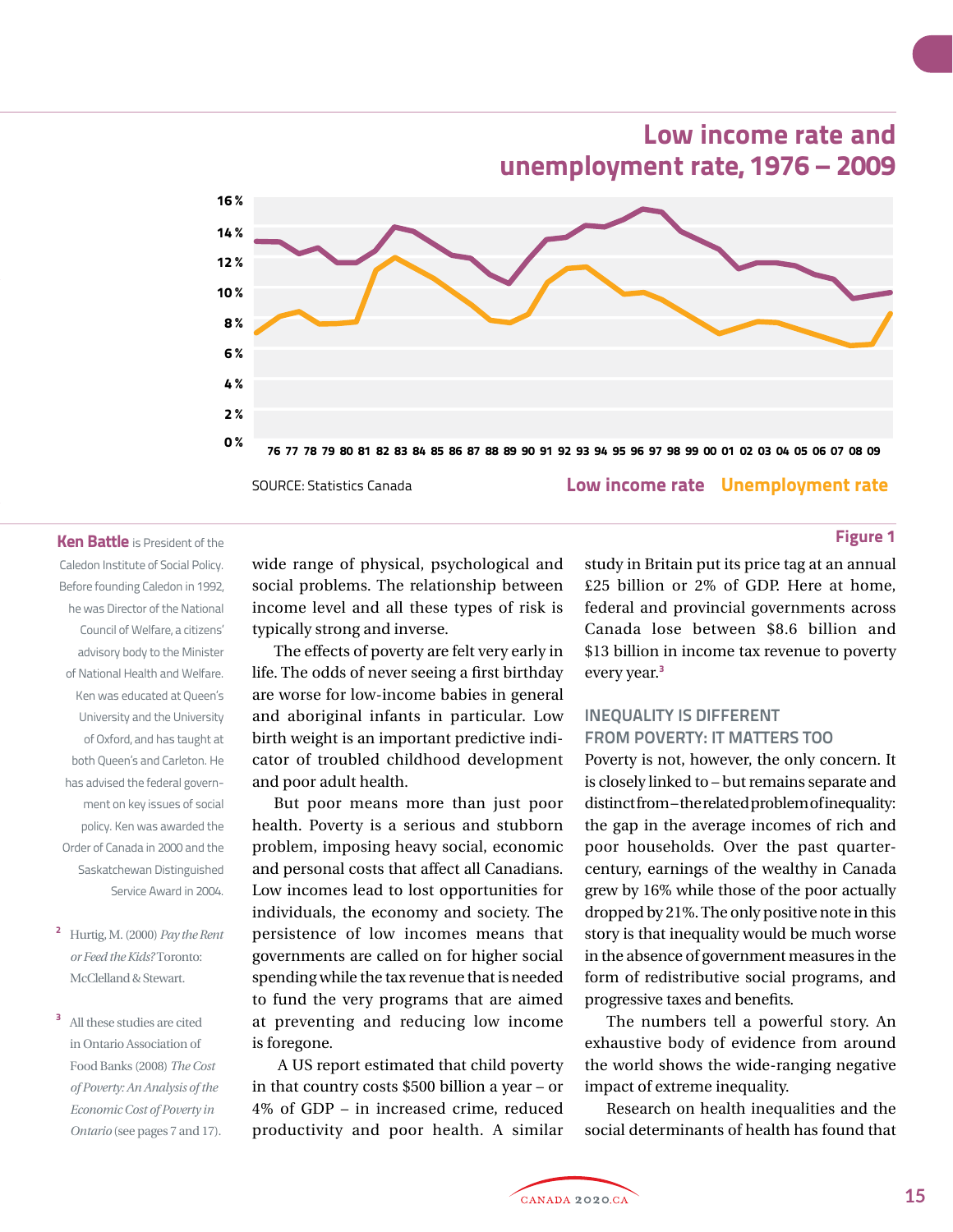social status has a powerful effect on health. The psychological damage resulting from being at the bottom of the socioeconomic ladder can be devastating. A groundbreaking study of UK civil servants found that those in the junior ranks were three times more likely to die in a year than colleagues from senior ranks, with a sliding gradation from top to bottom.

Societies marked by substantial inequality sooner or later pay the price. Regardless of a nation's wealth, it will be more dysfunctional, violent and unhealthy from both physical and emotional perspectives if the gap between income groups grows too wide. Poorer countries with less unequal wealth distribution have been found, on the basis of wide-ranging indicators, to be more healthy and happy than richer, more unequal nations.

## **VARIOUS FACTORS CONTRIBUTE TO POVERTY AND INEQUALITY**

There are strong forces that fuel persistent low income; these are deeply rooted in the economy, in labour markets and in society.

Contrary to public perception, most poverty is not an inherited condition of a small, hard-core group that passes its "affliction" from one generation to another. While a substantial segment of the population has low income at some point, poverty is usually a transitory rather than persistent problem. Most of the poor escape poverty and their risk of falling back declines over time.

However, certain groups – notably single parents, unattached individuals, those with low education, visible minorities, recent immigrants and persons with disabilities – run a higher risk of persistent poverty. They tend to be poor longer, suffer more frequent bouts of low income and face diminishing chances of escaping poverty the longer they remain below the poverty line.

Most Canadians rely on employment as their chief source of income. Bouts of unemployment and underemployment, not surprisingly, raise the risk of falling below the low income line. When unemployment rises, as it did in the recessions of the past few decades, more widespread and deeper low income is sure to follow.

But unemployment is not the only feature of the economy that contributes to poverty. The labour market itself is a prime driver of low income. More than half of low-income households in Canada can be classified as "working poor". People in these households work full time in the labour market but do not earn enough money to lift them out of poverty.

## **More than half of low-income households in Canada can be classified as "working poor"**

The problem is partly due to the growth of "nonstandard" work, which includes part-time, seasonal and temporary work. There has been a corresponding erosion of middle-wage employment, including middle management positions and well-paid bluecollar jobs in traditional industries, such as manufacturing and transportation.

Social factors are also major contributors to poverty. Unfortunately, poverty is a motherhood issue − literally. Bearing and raising children play an important part in making women vulnerable to low income, especially if they are raising children on their own.

An increasing number of families with children are headed by single parents, mainly women. Children raised by single mothers run a much higher risk of poverty than those in two-parent families − 21.5% compared to 9.5%, respectively (2009 figures). Fortunately, there has been considerable progress against poverty among single-parent families over the years, due to growth in mothers' employment rates and improvements to child benefits.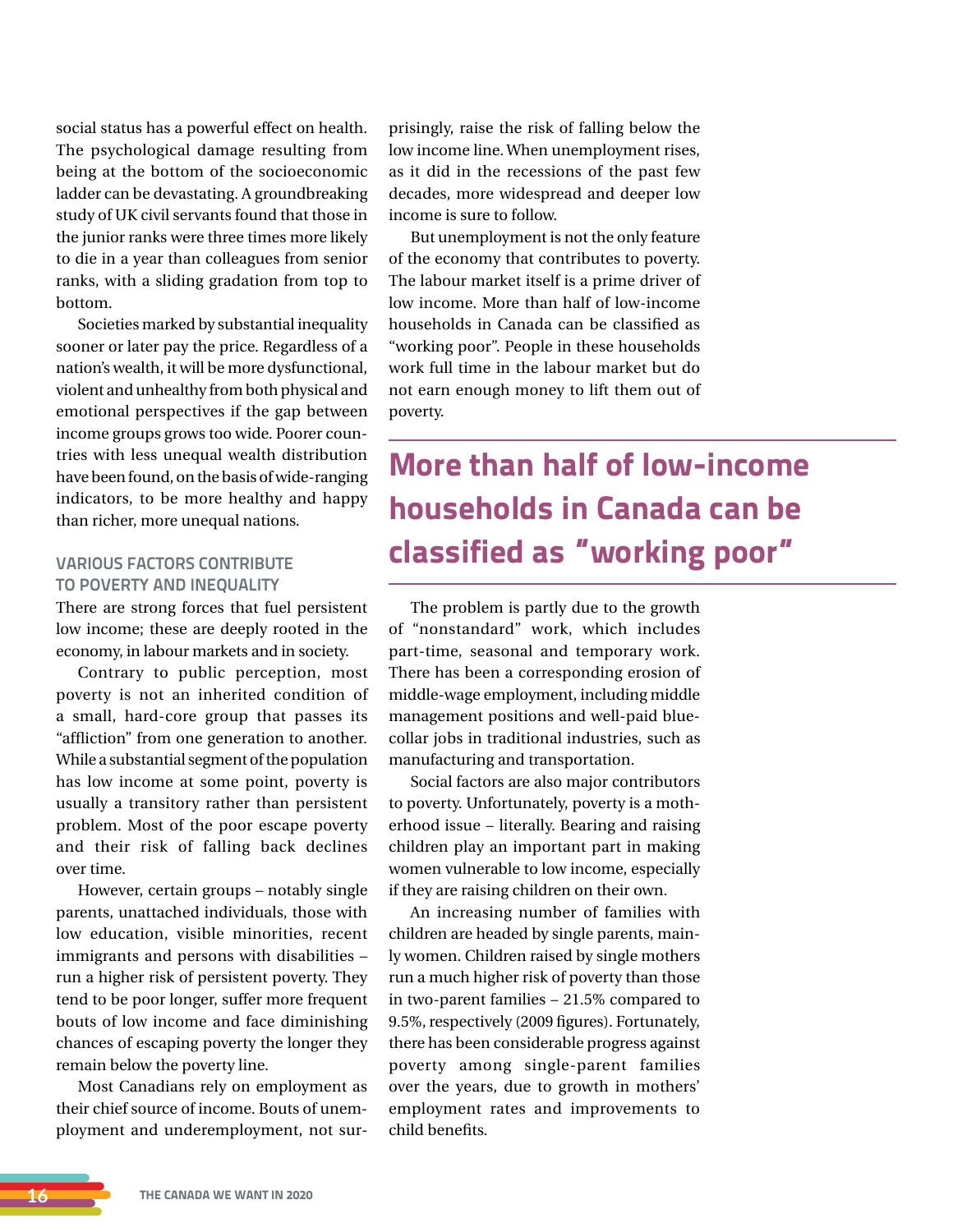### **GOVERNMENTS PLAY A VITAL ROLE IN TACKLING POVERTY AND INEQUALITY**

Tackling poverty means countering these powerful forces. We need to have more good jobs; investment in workers through education and training leading to higher knowledge and skill levels; equal pay for work of equal value; and enforcement of child support agreements – to name just a few vital actions.

But while such remedies will prevent poverty for some Canadians, they cannot reduce poverty for others. Recessions continue to take their toll and so-called "bad jobs" are now a permanent feature of the labour market. Moreover, certain groups typically experience poverty regardless of the state of the economy – the result of such problems as employment discrimination (especially for new immigrants), weak job skills and lack of education, especially as the bar for a decent job has effectively been raised to postsecondary graduation.

This is where government is uniquely placed to intervene. Its actions can help offset the strong economic and social forces that contribute to poverty. Its measures can reduce the growing gap between those with high incomes and those who are poor.

There are two main instruments that governments can employ to bridge the widening gulf between the poor and the well-off: income security programs and measures within the income tax system. Income security programs for children, seniors and the unemployed pay money directly to individuals and families. The income tax system redistributes income and thus is another powerful and progressive instrument for tackling inequality. Canada has a progressive income tax system, which means that taxes paid increase with rising income. In recent years, both provincial/ territorial governments and the federal government have made increasing use of the income tax system to deliver cash payments to lower-income Canadians through refundable tax credits.

Trends and patterns in income inequality are tracked by a statistical measure known as the Gini coefficient. It can theoretically range from zero (every family unit would have the same share of income) to one (one family unit would have all the income and the others would have none). The higher the Gini coefficient, the greater the degree of income inequality. **Figure 2** tracks inequality in Canadian families since 1976.

The top purple line in **Figure 2** represents market inequality, which has increased overall since the mid-1970s – from .387 in 1976 to .451 in 2009, a sizable 16.5% increase. The middle orange line shows the trend in the Gini coefficient for total family income, which includes both market income and transfers from government income security programs. The bottom blue line shows the trend in inequality after both income taxes and transfers from income security programs are taken into account. The Gini coefficient for after-tax income rose from .306 in 1976 to .329 in 2009, an increase of only 7.5%.

The three lines add up to one bottom line: Government interventions in the form of transfer payments and progressive income taxes reduce market income inequality derived from employment earnings and investment.

## **THE FEDERAL GOVERNMENT HOLDS THE KEY LEVERS**

Poverty and inequality matter – and so do governments. But not all governments are created equal.

In the case of poverty and income inequality, the federal level is the only government with the ability to ensure the equitable treatment of citizens in all parts of the country. Equally important, the federal government already has the key levers – income security programs and a progressive income tax system – at its disposal to combat poverty throughout Canada.

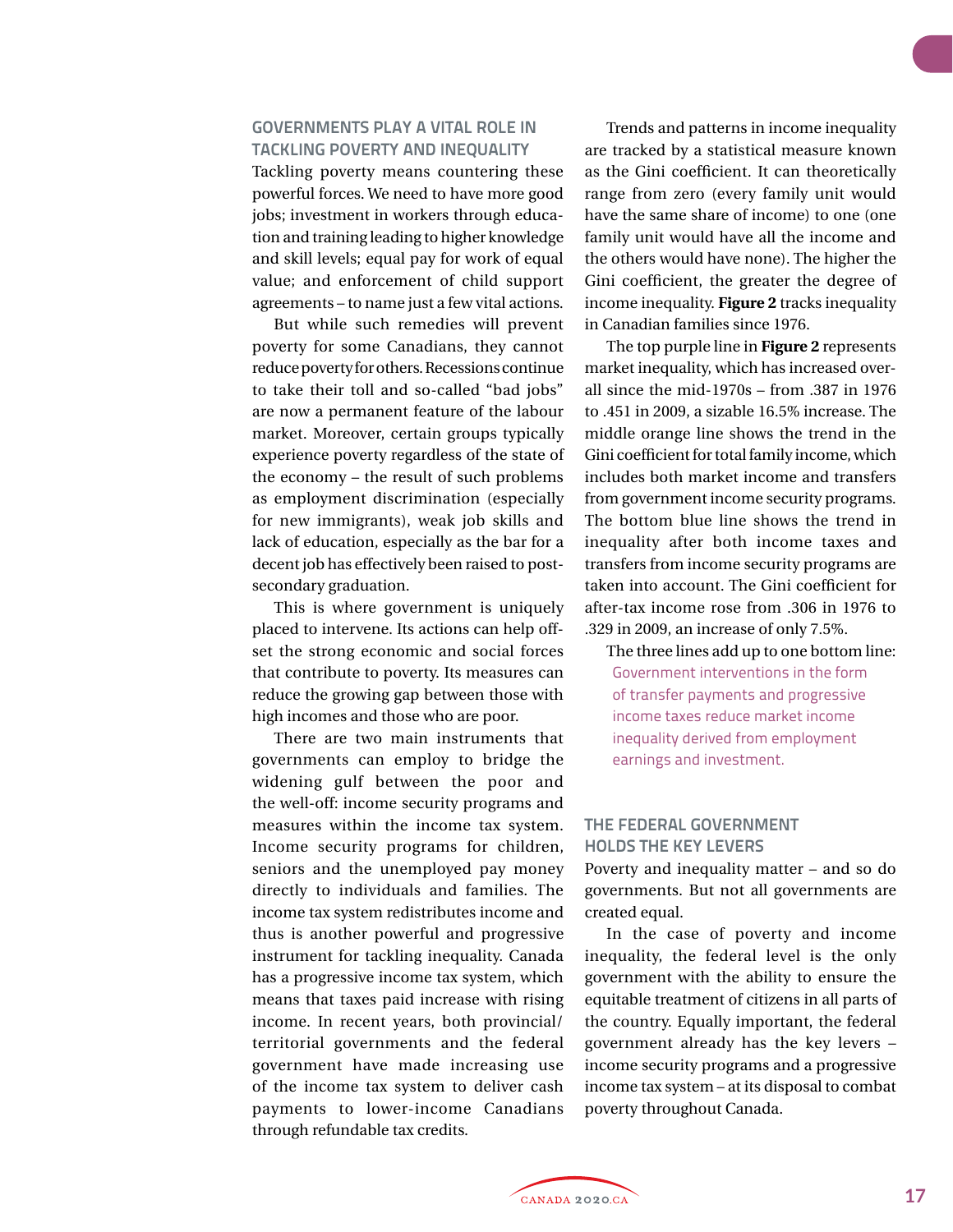## **Gini coefficients indicate increasing inequality among Canadian families, though government reduces market inequality**



**Market income Total income After-tax income**

#### **Figure 2**

Despite the important role of the income tax system, it is income security programs that do the heavy lifting in terms of redistribution. Income security programs fall into two categories: income supplementation and income replacement.

Income supplementation programs bolster low incomes. The Working Income Tax Benefit and Canada Child Tax Benefit are the two major income supplementation programs operated by the federal government. They boost low earnings and low income, respectively. Most provinces and territories also supplement low income through their own child benefits and refundable tax credits.

Income replacement programs, by contrast, replace income which has been lost due to such commonplace conditions as unemployment, disability and retirement. Employment Insurance, Old Age Security/ Guaranteed Income Supplement and the Canada/Québec Pension Plan are the core income replacement programs in Canada. Provinces and territories operate another major income replacement program: social assistance (welfare).

While income replacement programs in Canada are far from perfect, this paper focuses exclusively on the income supplementation function. Improvements in income supplementation measures offer the greatest prospects for making a real difference to both poverty and income inequality. Here's how.

Right now, one in four workers makes just \$10 an hour or less and close to half of all lowincome households include at least one working adult. This is the problem of the working poor.

One crucial way for governments to help the working poor is to top up their low earnings. Québec, New Brunswick and Saskatchewan offer earnings supplements to their low earners. In its 2007 Budget, the federal government introduced its own earnings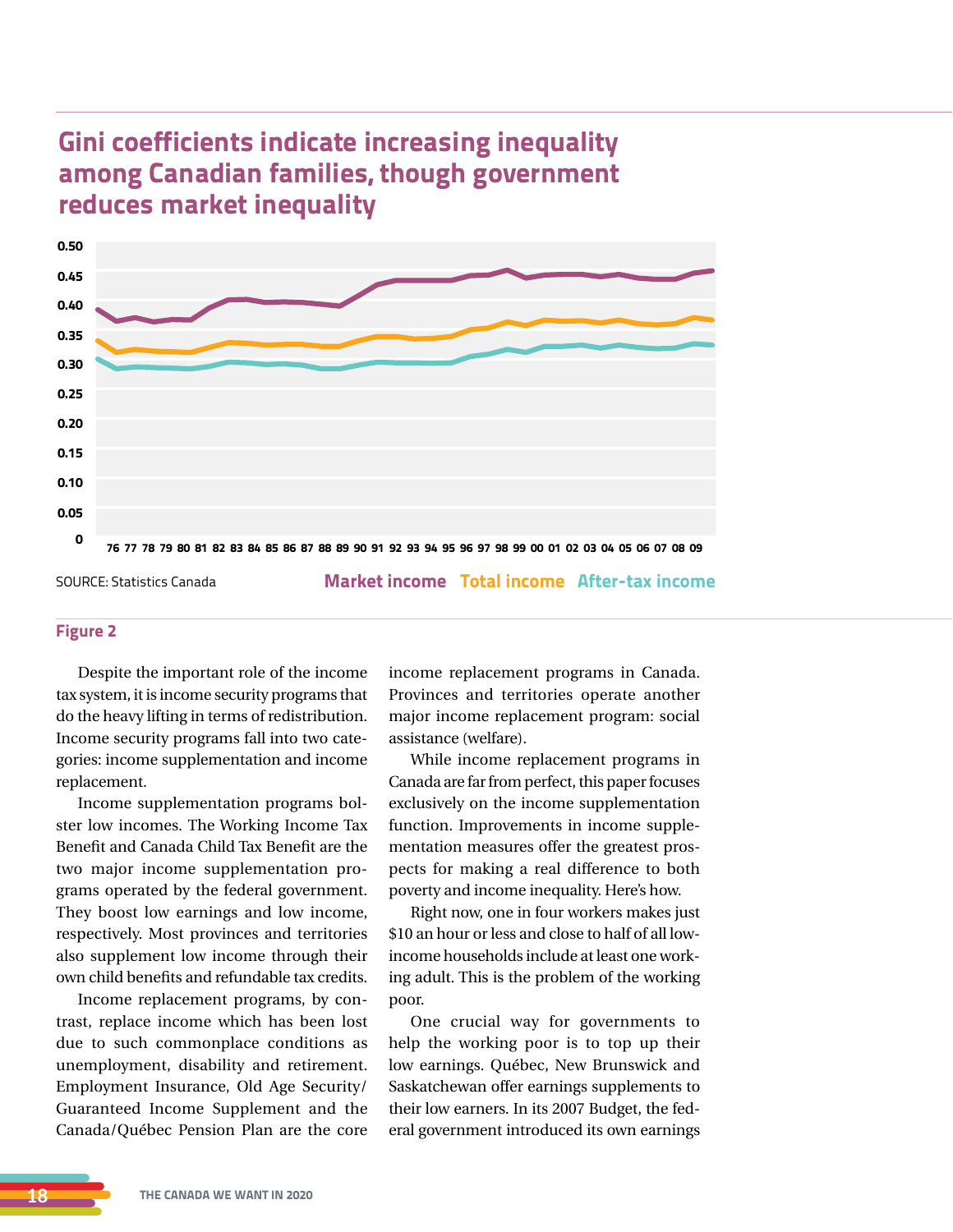supplementation program, the Working Income Tax Benefit (popularly known as WITB). Proposed by Liberal Finance Minister Goodale in his government's 2005 Economic Statement, the WITB was carried forward by his Conservative successor, Jim Flaherty, in the 2006 Budget and launched in 2007.

While promising in theory, the WITB in its first year provided a meagre payment of up to \$500 annually for single workers and \$1,000 for single parents and couples. The program was targeted so far down the income scale that it excluded many of the working poor.

We praised this first step and then advised the government to take more action: raise the value of the WITB and extend it higher up the earnings scale in order to help more of the working poor. Ottawa responded in 2009 by enhancing the benefit and expanding its reach.

However, the WITB still sits at a modest maximum \$944 for a single worker per year (\$1,714 for a family) and cuts out at a low net income of \$17,004 (\$26,218 for a family). This measure needs a healthy, multi-year injection of funds before it becomes a major weapon in the war on poverty and inequality. But at least the foundation is in place.

## **Child benefits make a real difference**

The Canada Child Tax Benefit (CCTB) is the most substantial income supplementation program in the country. It is also a powerful tool that the federal government can wield to tackle poverty and inequality. The program delivers cash payments to more than 90% of families with children. It is progressive in that its benefits decline as incomes increase.

The CCTB has a two-tier design. The base benefit goes to almost all families. It is bolstered by an additional amount – the National Child Benefit Supplement – for low- and modest-income families. Together, the combined benefits pay low-income families an annual maximum of \$3,485 for the first child, \$3,240 for the second child, and \$3,149 for the third and each additional child.

This national measure has a number of strong points. It is a non-stigmatizing, inclusive program that delivers monthly cash benefits to the large majority of Canadian households with children. It pays the same amount to all families with the same level of income, regardless of source or family type. The CCTB is also pan-Canadian. It provides a stable and assured income supplement no matter where families live or work.

However, more can be done to assist families. We have proposed that Ottawa raise the CCTB to a maximum annual \$5,000 per child − \$1,515 more than the current \$3,485.

Child benefits make a real difference. If there were no federal child benefits, the lowincome rate for families with children would have been 15% in 2008. Under the current system, the low-income rate for families with children was 9.3%. Our proposal would reduce that figure further to 8.3% and would lift an estimated 40,000 families above the poverty line.

Because the recommended increase to the CCTB would be achieved by boosting the base benefit and not the National Child Benefit Supplement, it would increase benefits not only for low-income families. It would also provide a sizable rise in child benefits for the modest- and middle-income majority of families.

A sole focus upon the lowest-income families would widen the gap between poor households and those with incomes above the poverty line but below average income. The latter modest-income families also struggle with constrained budgets and could certainly use additional cash for their children.

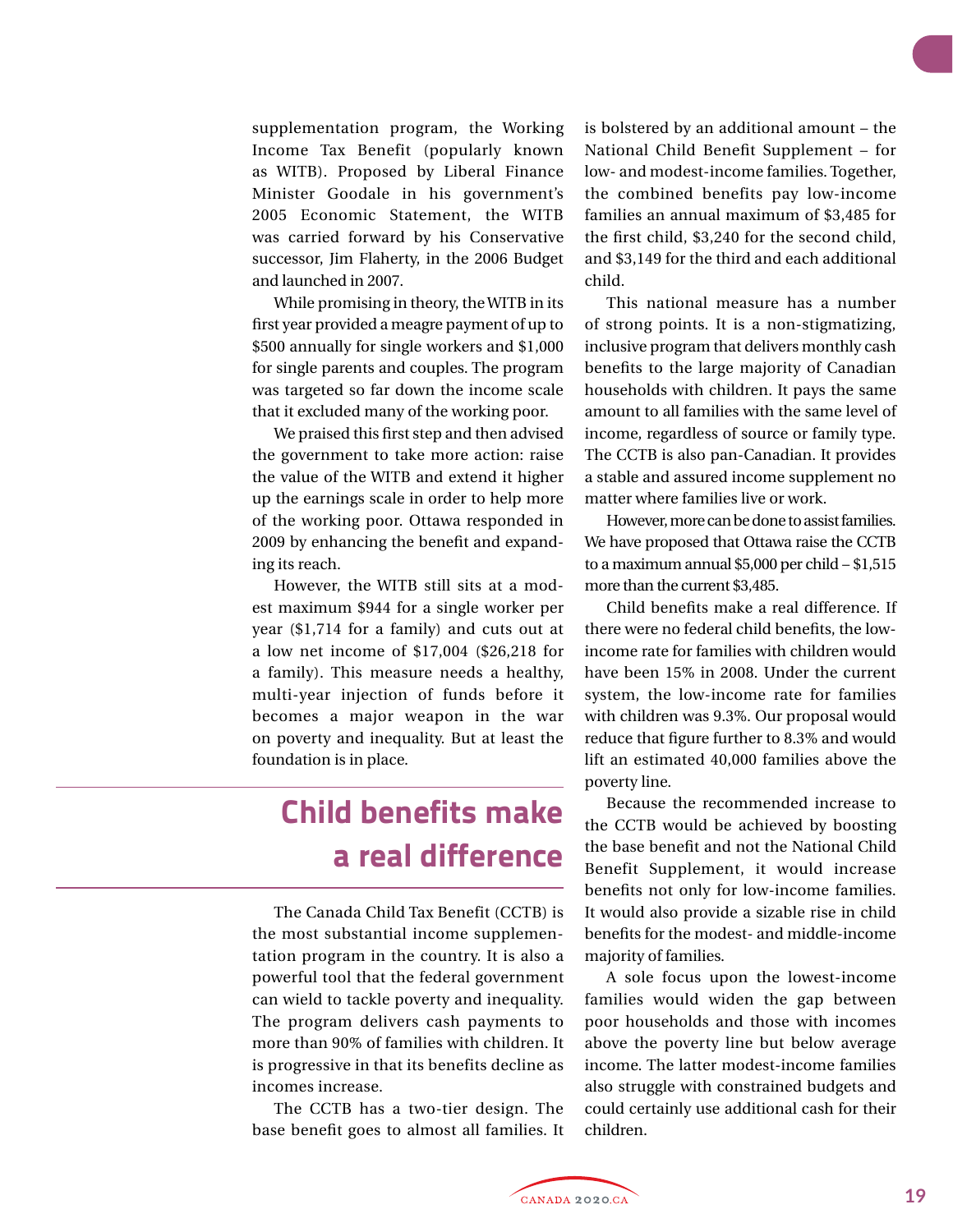To help pay for a stronger CCTB, the federal government could draw on the estimated \$3.5 billion it now spends on the Universal Child Care Benefit and the non-refundable child tax credit. These poorly designed measures are inequitable, confusing and wasteful and contribute little to the war on poverty and inequality.

The Caledon Institute has also proposed a new disability benefit that would be delivered by the federal government. The new Basic Income would remove people with severe and prolonged disabilities from provincial/ territorial welfare rolls and provide a more adequate payment that would be equivalent to seniors' benefits currently in place.**<sup>4</sup>**

## **A NOTE ON GUARANTEED ANNUAL INCOME**

Some people argue in favour of a "start-fromscratch" approach to tackling poverty and inequality. They would prefer to scrap the existing array of income security programs and replace them with some form of single "guaranteed annual income" that would raise all poor Canadians up to the poverty line.

The problem with simple solutions such as this is that they are simplistic − and would do little to get at the root causes and dynamics of poverty and inequality. Poverty is a complex multi-dimensional issue that cannot be vanquished with a silver bullet. It requires a variety of strong programs and a range of effective services.

Proponents of a guaranteed income argue that it could be delivered as a form of negative income tax, using the income tax system to deliver cash to the poor. But, in fact, Canada already makes extensive use of the negative income tax concept in the design of a range of income-tested programs for various groups, including the Guaranteed Income Supplement, the Canada Child Tax Benefit and the Working Income Tax Benefit.

If we were to abolish these important measures and replace them with a guaranteed income, we would only end up reinventing the current benefits to meet the needs of specific groups in Canadian society.

Fortunately, the foundations to help slay the poverty and inequality dragons are already in place in this country. They do not have to be built − merely built upon − in order to stem poverty and reduce the growing gap between rich and poor.

The federal government needs to step up to the plate. It already has both the levers and the leverage to land a solid punch on poverty and inequality.

> **<sup>4</sup>** Mendelson, M., Battle, K., Torjman, S. & Lightman, E. (2010) *A Basic Income Plan for Canadians with Severe Disabilities.* Ottawa: Caledon Institute of Social Policy.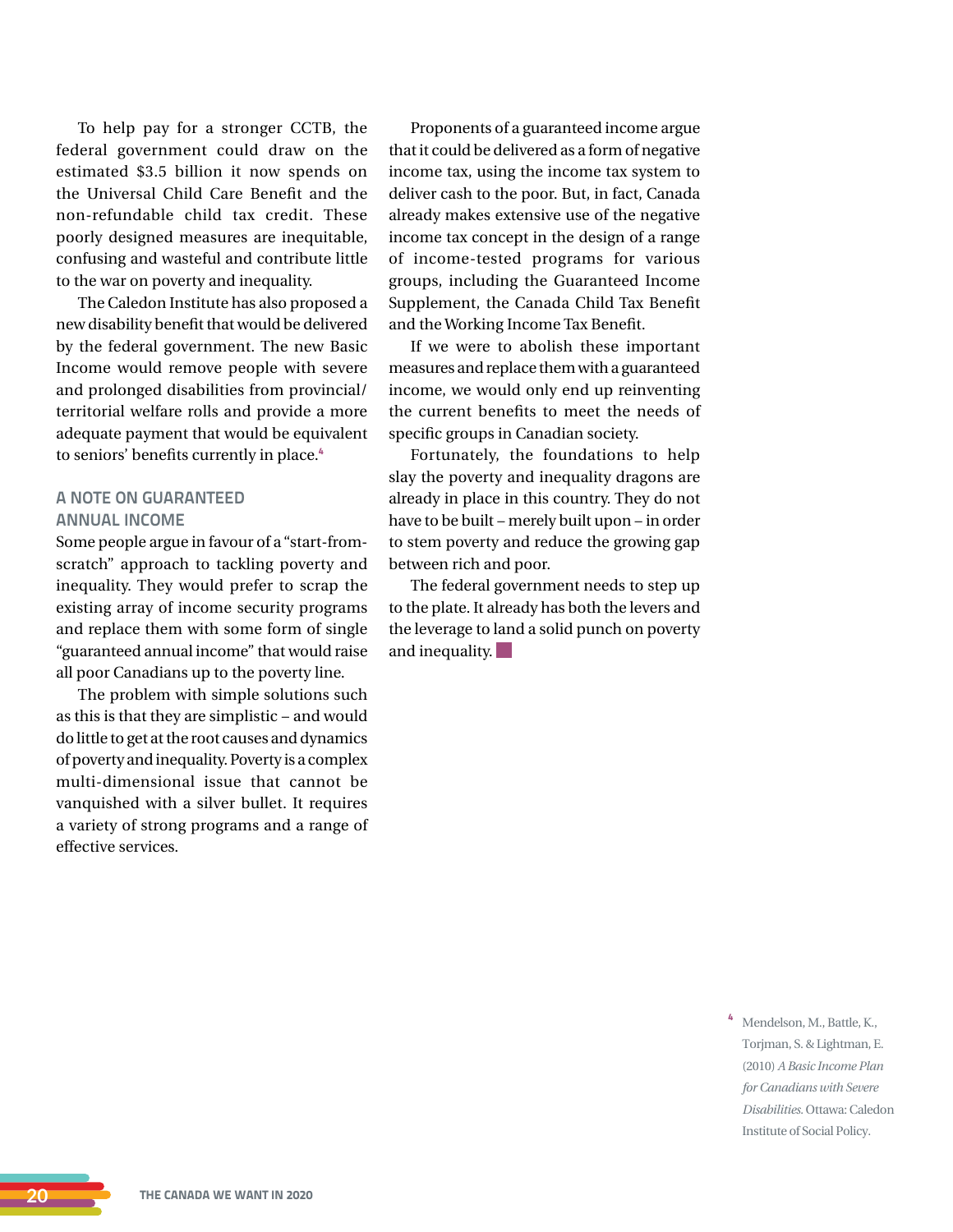**REFERENCES**

Battle, K. (2008) *A Bigger and Better Child Benefit: A \$5,000 Canada Child Tax Benefit.*  Ottawa: Caledon Institute of Social Policy.

Battle, K., Torjman, S. & Mendelson, M. (2009) *The Red-Ink Budget.* Ottawa: Caledon Institute of Social Policy.

Battle, K, Torjman, S. & Mendelson, M. (2006) *Towards a New Architecture of Canada's Adult Benefits.* Ottawa: Caledon Institute of Social Policy.

Marmot, M. & Wilkinson. R. (eds.) (1999) *The Social Determinants of Health.* Oxford: OUP.

Statistics Canada (2008) *Earnings and Incomes of Canadians over the Past Quarter Century*, 2006 Census. Ottawa.

Wilkinson, R. & Pickett, K. (2010) *The Spirit Level: Why Equality Is Better for Everyone.*  London: Penguin Books.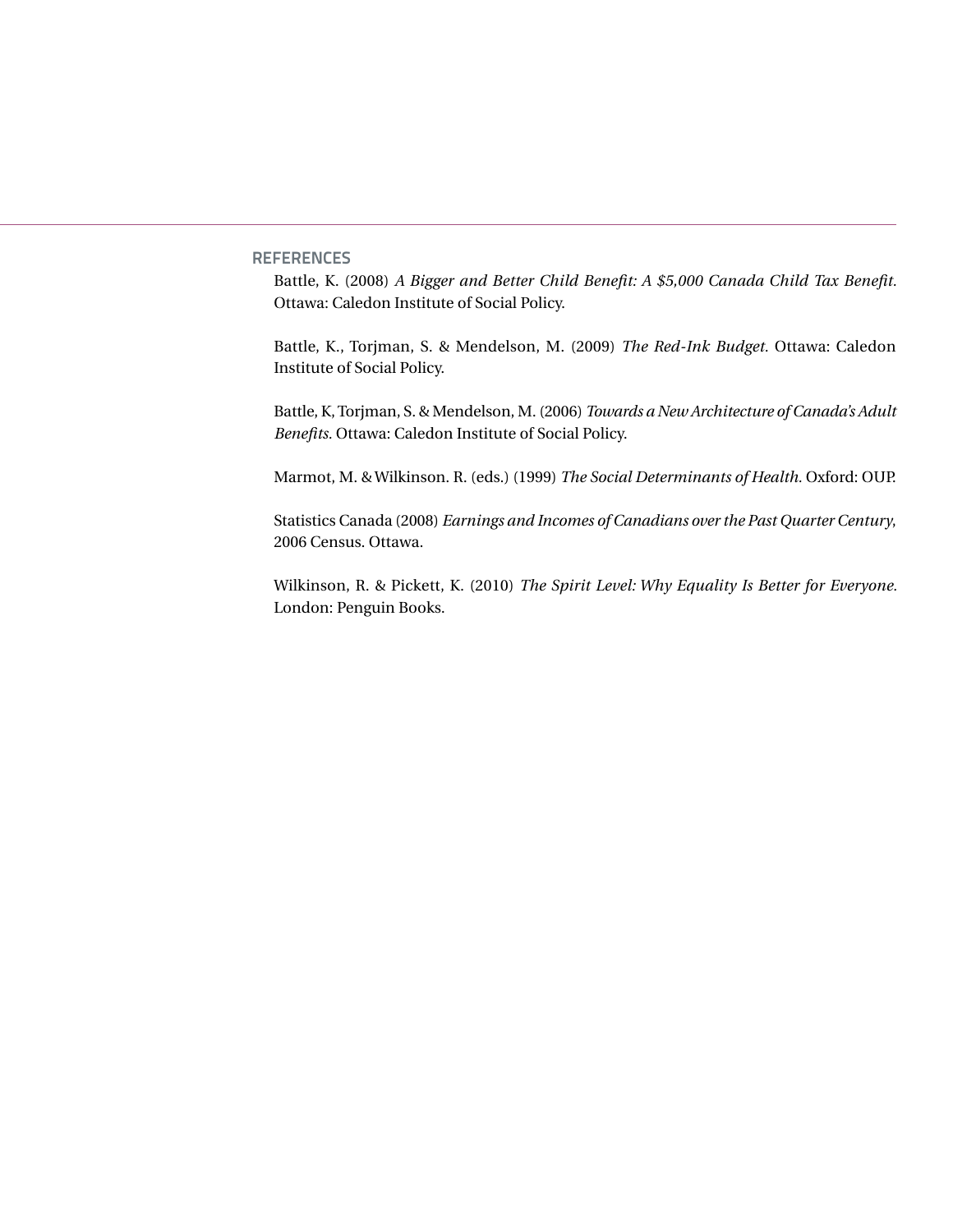# **PARTNERS**

This project would not be possible without the generous support of our partners:

| <b>Alterra Power</b>                                                   | <b>CN</b>                                 |  |
|------------------------------------------------------------------------|-------------------------------------------|--|
| Amgen                                                                  | <b>CIBC</b>                               |  |
| <b>AstraZeneca</b>                                                     | <b>Manulife</b>                           |  |
| <b>Bluesky Strategy</b><br><b>Group</b>                                | Nexen                                     |  |
| <b>Bombardier</b>                                                      | <b>Pickworth</b><br><b>Investments LP</b> |  |
| <b>Building and</b><br><b>Construction</b><br><b>Trades Department</b> | <b>Power Corporation</b><br>of Canada     |  |
| <b>AFL-CIO</b>                                                         | <b>Suncor Energy</b>                      |  |
| <b>Canadian Wireless</b><br><b>Telecommunications</b>                  | <b>TELUS</b>                              |  |
| <b>Association</b>                                                     | <b>Xerox</b>                              |  |

**And the individual members of the Canada 2020 Founders' Circle**